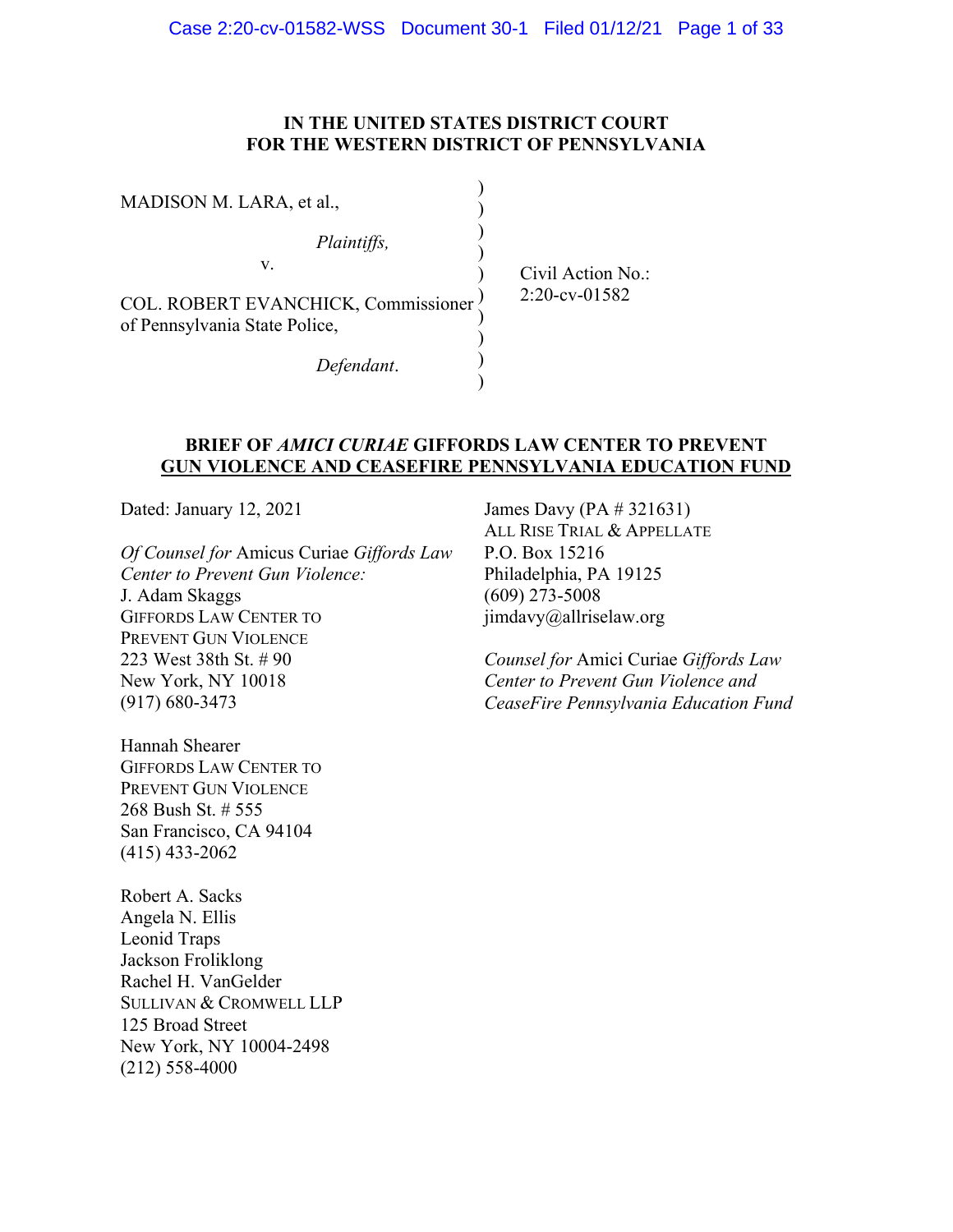## **TABLE OF CONTENTS**

## **Page**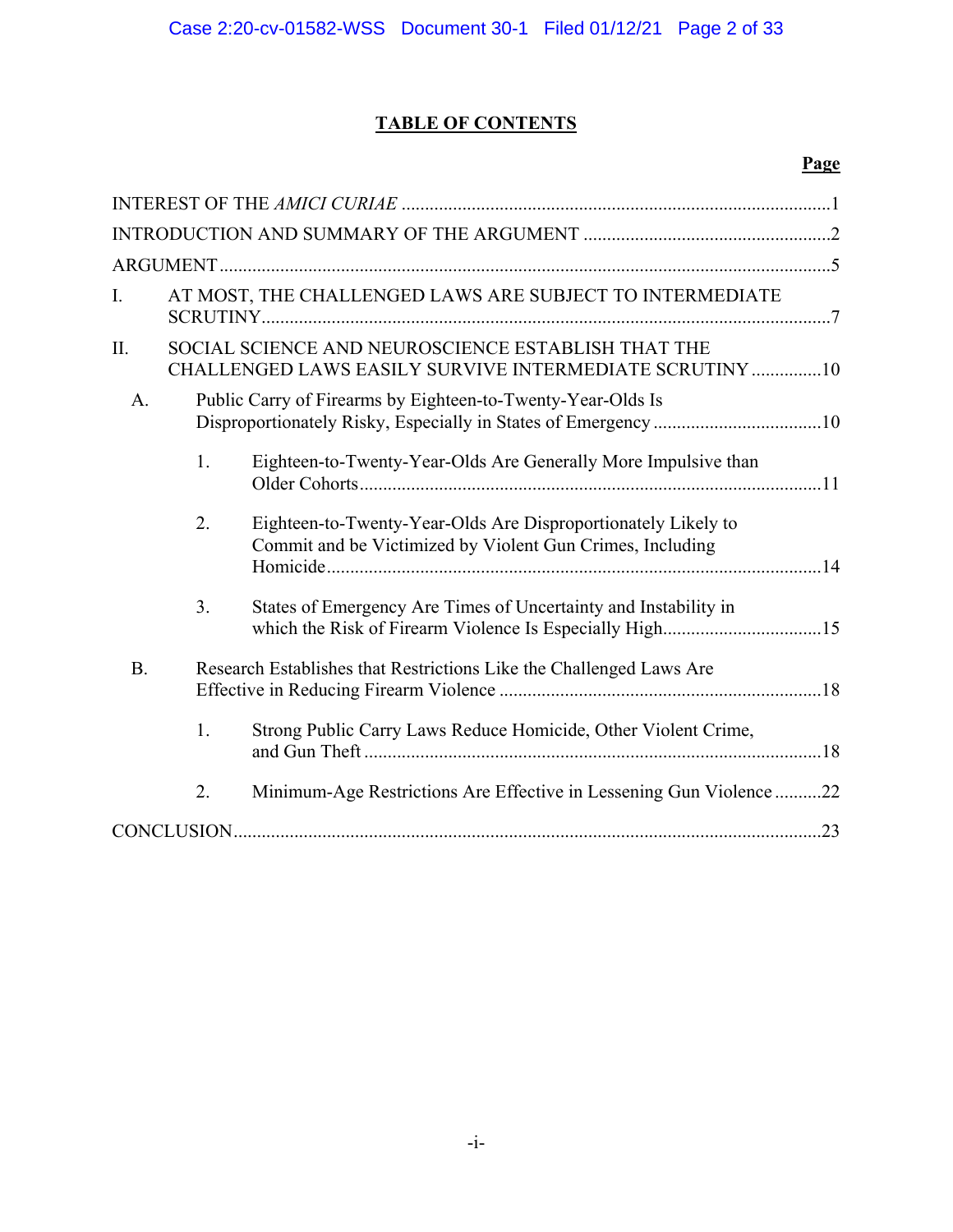## **TABLE OF AUTHORITIES**

## **Cases**

| Ass'n of N.J. Rifle & Pistol Clubs v. $AG N.J.,$                 |
|------------------------------------------------------------------|
| Berron v. Ill. Concealed Carry Licensing Review Bd.,             |
| Binderup v. Att'y Gen.,                                          |
| District of Columbia v. Heller,                                  |
| Drake v. Filko,                                                  |
| Drummond v. Robinson Township,                                   |
| Ezell v. City of Chicago,                                        |
| FCC v. Beach Commc'ns, Inc.,                                     |
| Gabree v. King,                                                  |
| GeorgiaCarry.Org, Inc. v. U.S. Army Corps of Eng'rs,             |
| Gould v. Morgan,                                                 |
| Heller v. District of Columbia,                                  |
| Hirschfeld v. Bureau of Alcohol, Tobacco, Firearms & Explosives, |
| Horsley v. Trame,                                                |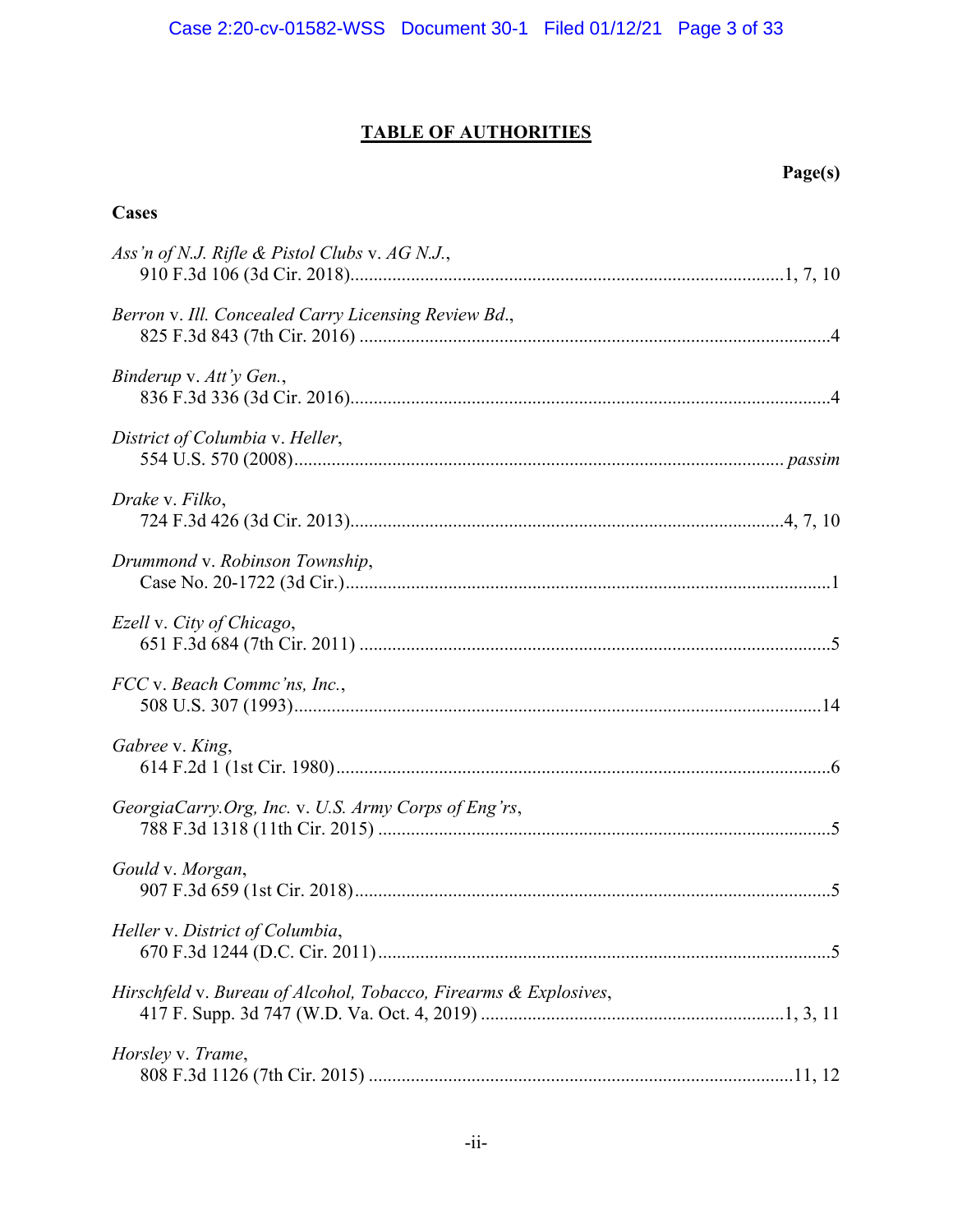# Case 2:20-cv-01582-WSS Document 30-1 Filed 01/12/21 Page 4 of 33

| Jones v. Becerra,                                                                               |
|-------------------------------------------------------------------------------------------------|
| Mabey Bridge & Shore, Inc. v. Schoch,                                                           |
| McDonald v. City of Chicago,                                                                    |
| McDougall v. County of Ventura California,                                                      |
| Md. Shall Issue v. Hogan,                                                                       |
| Mitchell v. Atkins,                                                                             |
| Moore v. Madigan,                                                                               |
| N.Y. State Rifle & Pistol Ass'n v. Cuomo,                                                       |
| Nat'l Rifle Ass'n of Am., Inc. v. Bureau of Alcohol, Tobacco, Firearms, &<br><i>Explosives,</i> |
| Nat'l Rifle Ass'n of Am., Inc. v. McCraw,                                                       |
| People v. Fields,                                                                               |
| Peruta v. Cty. of San Diego,                                                                    |
| Peterson v. Martinez,                                                                           |
| South Dakota v. Dole,                                                                           |
| Stiles v. Blunt,                                                                                |
| Stimmel v. Sessions,                                                                            |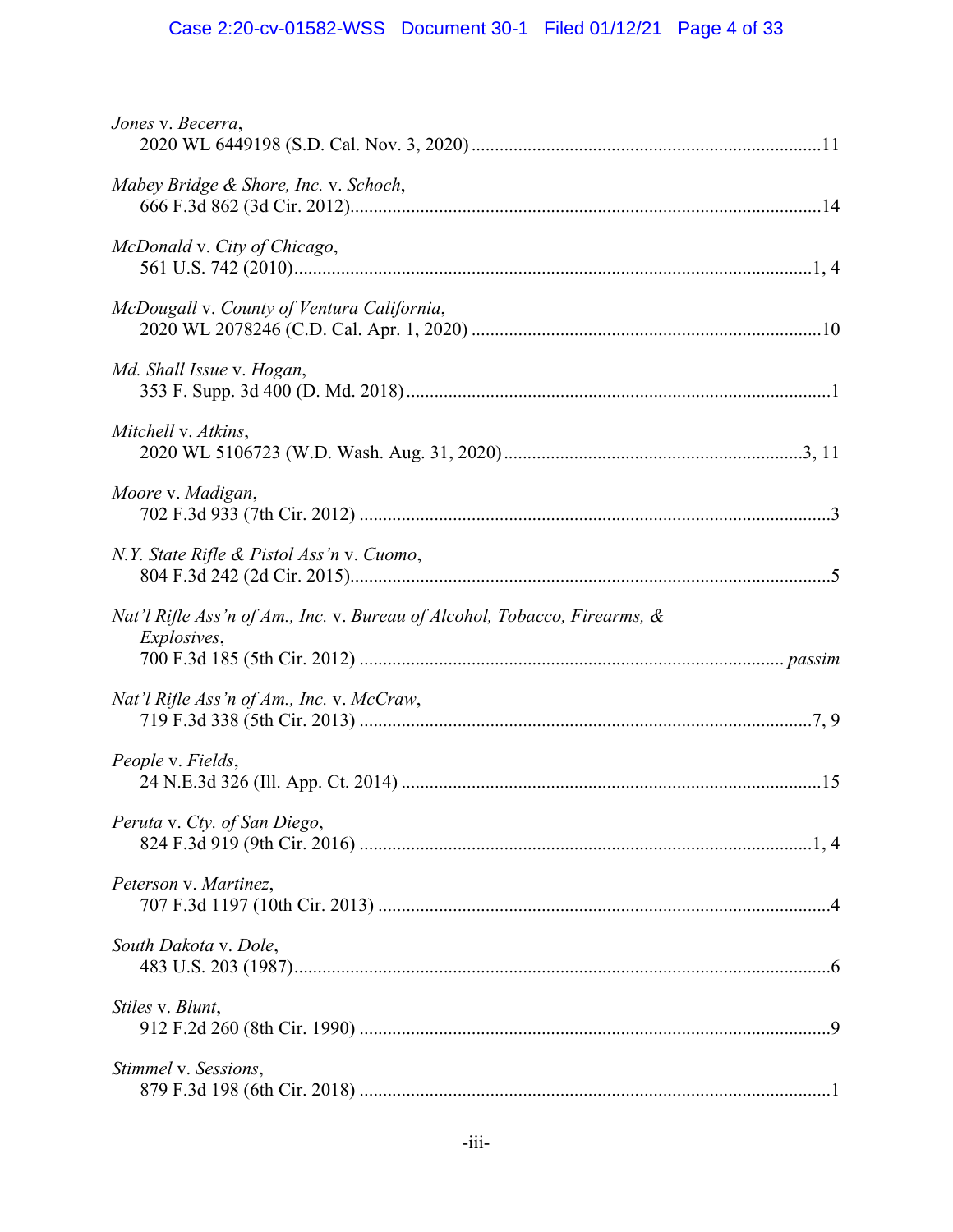# Case 2:20-cv-01582-WSS Document 30-1 Filed 01/12/21 Page 5 of 33

| Turner Broad. Sys., Inc. v. FCC,        |
|-----------------------------------------|
| Turner Broad. Sys., Inc. v. FCC,        |
| United States v. Chester,               |
| United States v. Chovan,                |
| United States v. Greeno,                |
| United States v. Marzzarella,           |
| United States v. Masciandaro,           |
| United States v. Olson,                 |
| United States v. Reese,                 |
| Williams v. Barr,                       |
| <b>U.S. Constitution</b>                |
|                                         |
|                                         |
| <b>Statutes, Rules, and Regulations</b> |
|                                         |
|                                         |
|                                         |
|                                         |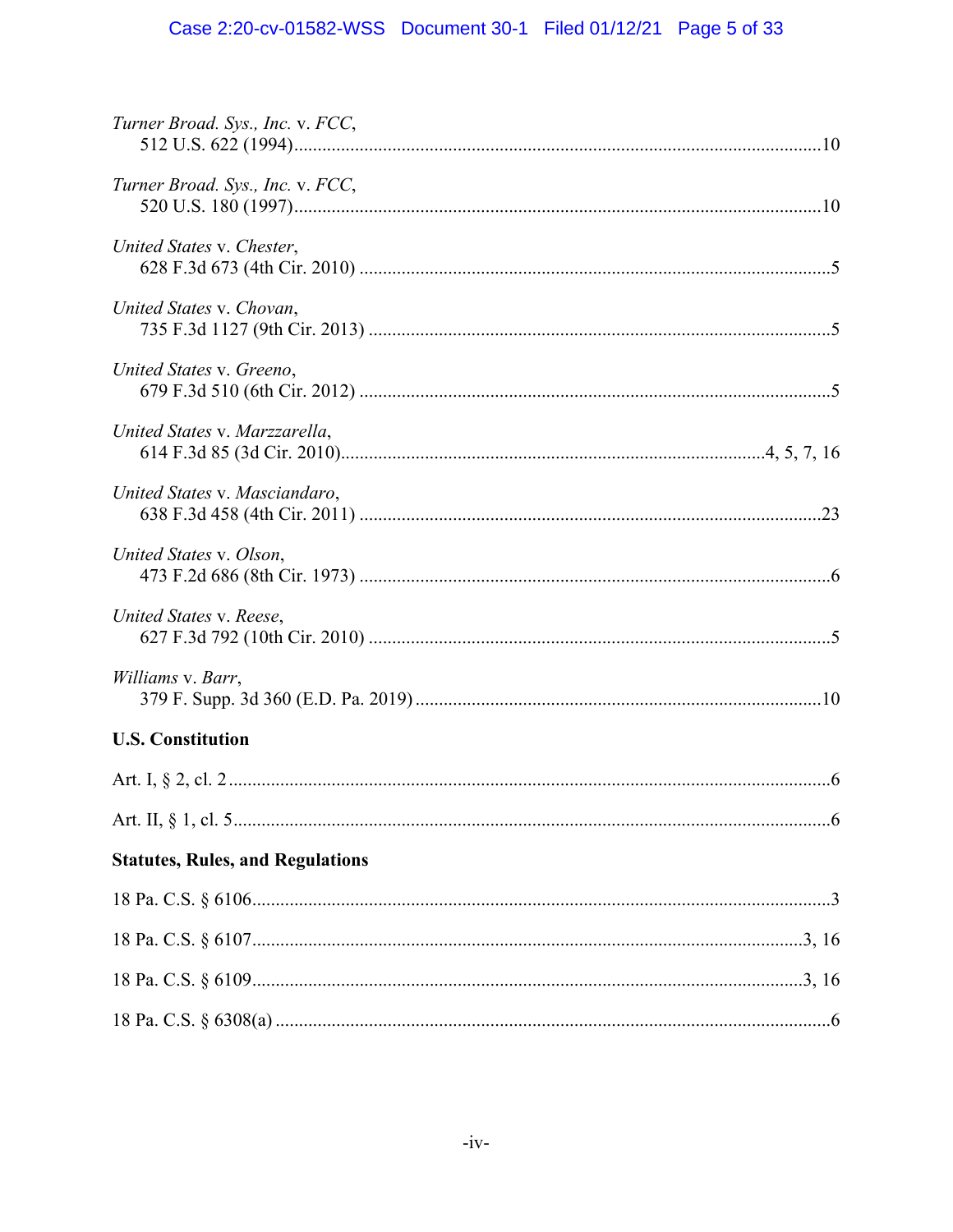## **Other Authorities**

| Adam Winkler et al., There's a Simple Way to Reduce Gun Violence: Raise the                                                                                                                                                 |     |
|-----------------------------------------------------------------------------------------------------------------------------------------------------------------------------------------------------------------------------|-----|
| Anita Knopov et al., The Impact of State Firearm Laws on Homicide Rates among<br>Black and White Populations in the United States, 1991–2016, 44 HEALTH &                                                                   |     |
| Arlin Benjamin Jr. et al., Effects of Weapons on Aggressive Thoughts, Angry<br>Feelings, Hostile Appraisals, and Aggressive Behavior: A Meta-Analytic<br>Review of the Weapons Effect Literature, 22 PERSONALITY AND SOCIAL | .21 |
| Cassandra Crifasi et al., Association between Firearm Laws and Homicide in                                                                                                                                                  | .20 |
| Cassandra Crifasi et al., Correction to: Association Between Firearm Laws and                                                                                                                                               | .20 |
| Charles Branas et al., Investigating the Link Between Gun Possession and Gun                                                                                                                                                |     |
| Daniel W. Webster et al., Association Between Youth-Focused Firearm Laws and                                                                                                                                                |     |
| Daniel W. Webster et al., The Case for Gun Policy Reforms in America, JOHNS                                                                                                                                                 |     |
| Darrell A.H. Miller, Self-Defense, Defense of Others, and the State, 80 L. &                                                                                                                                                |     |
| David Hemenway & Sara Solnick, The Epidemiology of Self-Defense Gun Use:<br>Evidence from the National Crime Victimization Surveys 2007-2011, 79                                                                            |     |
| David Hemenway et al., Whose Guns are Stolen? The Epidemiology of Gun Theft                                                                                                                                                 |     |
| Eric Ruben, An Unstable Core: Self-Defense and the Second Amendment, 108                                                                                                                                                    |     |
| Jacqueline Howard, The US Officially Raises the Tobacco Buying Age to 21, CNN                                                                                                                                               |     |
| John Donohue et al., Right-to-Carry Laws and Violent Crime: A Comprehensive<br>Assessment Using Panel Data and a State-Level Synthetic Control Analysis,                                                                    |     |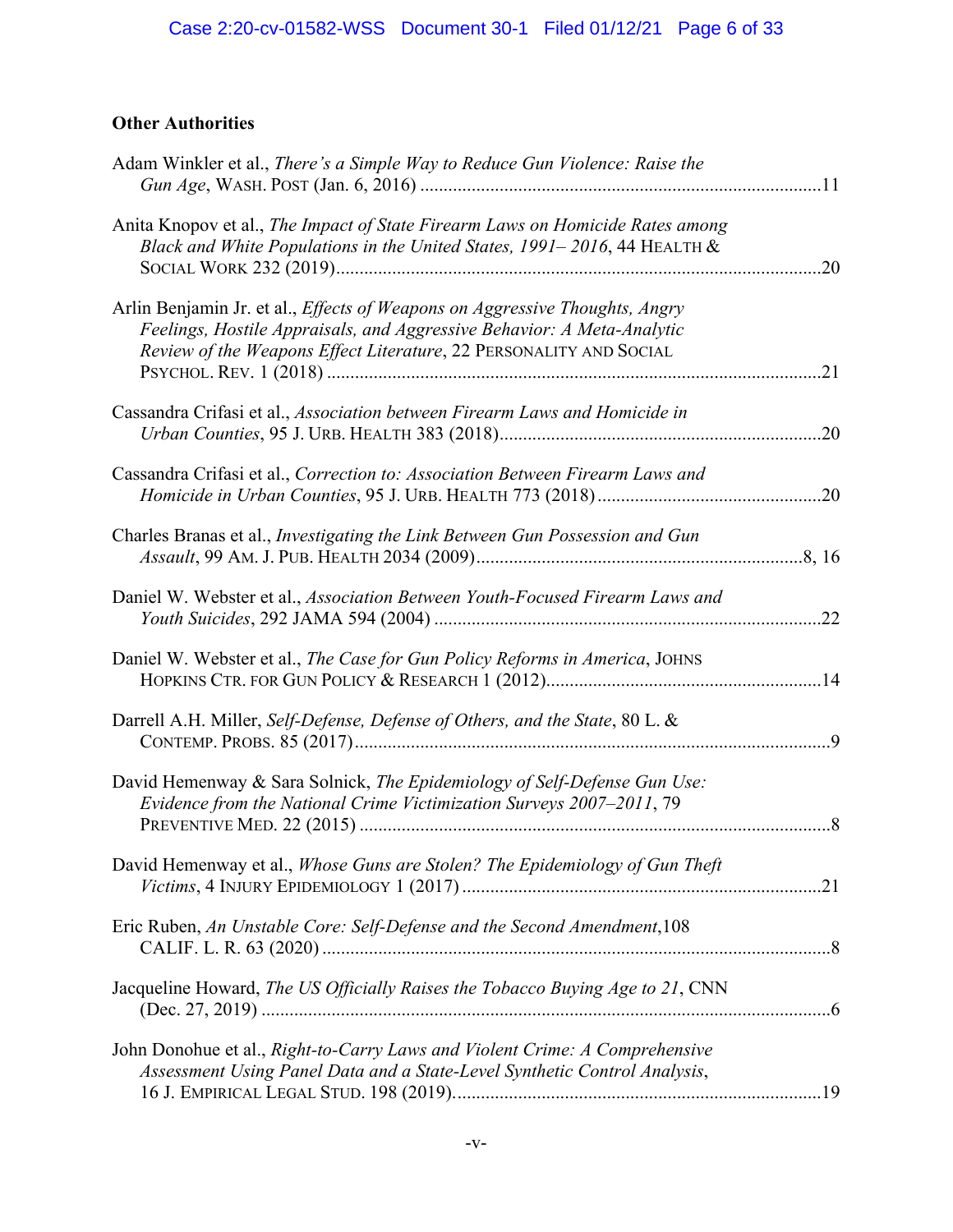# Case 2:20-cv-01582-WSS Document 30-1 Filed 01/12/21 Page 7 of 33

| Julia P. Schleimer et al., Firearm Purchasing and Firearm Violence in the First<br>Months of the Coronavirus Pandemic in the United States (July 11, 2020)16  |
|---------------------------------------------------------------------------------------------------------------------------------------------------------------|
| Katherine A. Vittes et al., Legal Status and Source of Offenders' Firearms in<br>States with the Least Stringent Criteria for Gun Ownership, 19 INJURY<br>.23 |
| Leah H. Somerville et al., A Time of Change: Behavioral and Neural Correlates<br>of Adolescent Sensitivity to Appetitive and Aversive Environmental Cues, 72  |
| Mariam Arain et al., Maturation of the Adolescent Brain, 9 NEUROPSYCHIATRIC                                                                                   |
| Marjorie McElroy & Peichun Wang, Seemingly Inextricable Dynamic<br>Differences: The Case of Concealed Gun Permit, Violent Crime and State                     |
| Mark Gius, The Impact of Minimum Age and Child Access Prevention Laws on<br>Firearm-Related Youth Suicides and Unintentional Deaths, 52 THE Soc. Sci.<br>.22  |
| Mark Gius, Using the Synthetic Control Method to Determine the Effects of<br>Concealed Carry Laws on State-Level Murder Rates, 57 INT'L REV. L. &<br>.20      |
| Matthew Miller et al., Guns and Gun Threats at College, 51 J. AM. COLL. HEALTH                                                                                |
| Michael Dreyfuss et al., Teens Impulsively React Rather Than Retreat from                                                                                     |
| Michael Rubinkam, Pennsylvania Hospital Beds Filling up Amid Virus Surge,                                                                                     |
| Michael Siegel et al., Easiness of Legal Access to Concealed Firearm Permits and<br>Homicide Rates in the United States, 107 AM. J. PUB. HEALTH 1923 (2017)20 |
| Michael Siegel et al., The Impact of State Firearm Laws on Homicide and Suicide<br>Deaths in the USA, 1991-2016: A Panel Study, 34 J. GEN. INTERN. MED. 2021  |
| Michael D. Stein et al., <i>Loaded: Gun Involvement Among Opioid Users</i> , 187                                                                              |
| Mitchell Doucette et al., Right-to-Carry Laws and Firearm Workplace<br>Homicides: A Longitudinal Analysis (1992-2017), 109 AM. J. PUB. HEALTH                 |
|                                                                                                                                                               |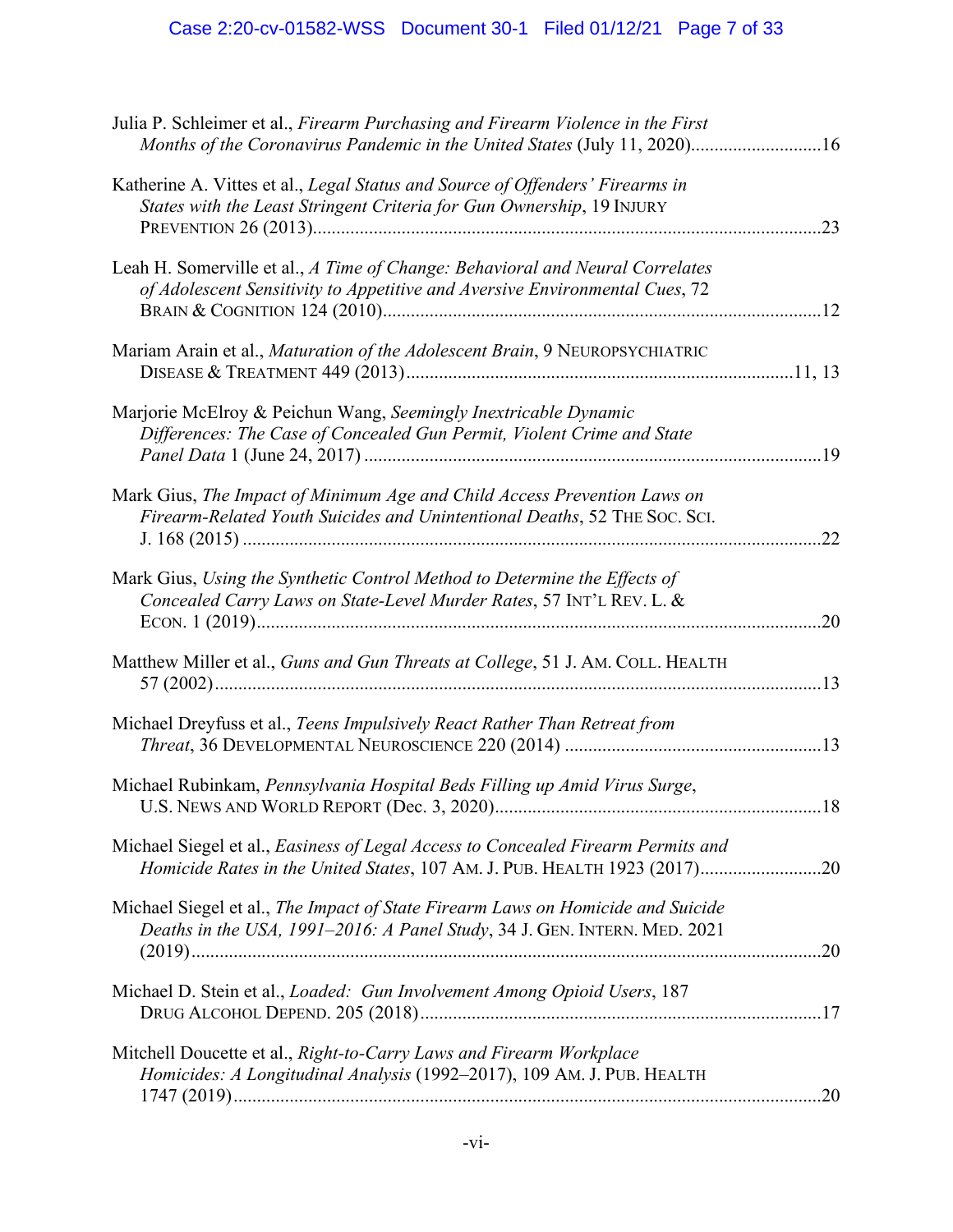# Case 2:20-cv-01582-WSS Document 30-1 Filed 01/12/21 Page 8 of 33

| Nicoleta Stoicea et al., Current Perspectives on the Opioid Crisis in the US                                                                                    |  |
|-----------------------------------------------------------------------------------------------------------------------------------------------------------------|--|
| Paul Zimmerman, The Deterrence of Crime through Private Security Efforts:                                                                                       |  |
| RAND Corporation, The Effects of Minimum Age Requirements (updated Apr. 22,<br>.22                                                                              |  |
| RAND Corporation, The Science of Gun Policy: A Critical Synthesis of Research<br>Evidence on the Effects of Gun Policies in the United States 1 (2018) 15       |  |
| Richard A. Friedman, Why Are Young Americans Killing Themselves? Suicide Is<br>Now Their Second-Leading Cause of Death, N.Y. TIMES (Jan. 6, 2020)12             |  |
| Tara McKay et al., Effects of Statewide Coronavirus Public Health Measures and<br>State Gun Laws on American Gun Violence, SSRN Working Paper No.               |  |
| U.S. Census Bureau, Annual Estimates of the Resident Population by Single Year<br>of Age and Sex for the United States: April 1, 2010 to July 1, 2019, National |  |
| U.S. Department of Justice, Crime in the United States, Arrests, by Age, 201914                                                                                 |  |
|                                                                                                                                                                 |  |
| William DeJong & Jason Blanchette, Case Closed: Research Evidence on the<br>Positive Public Health Impact of the Age 21 Minimum Legal Drinking Age in           |  |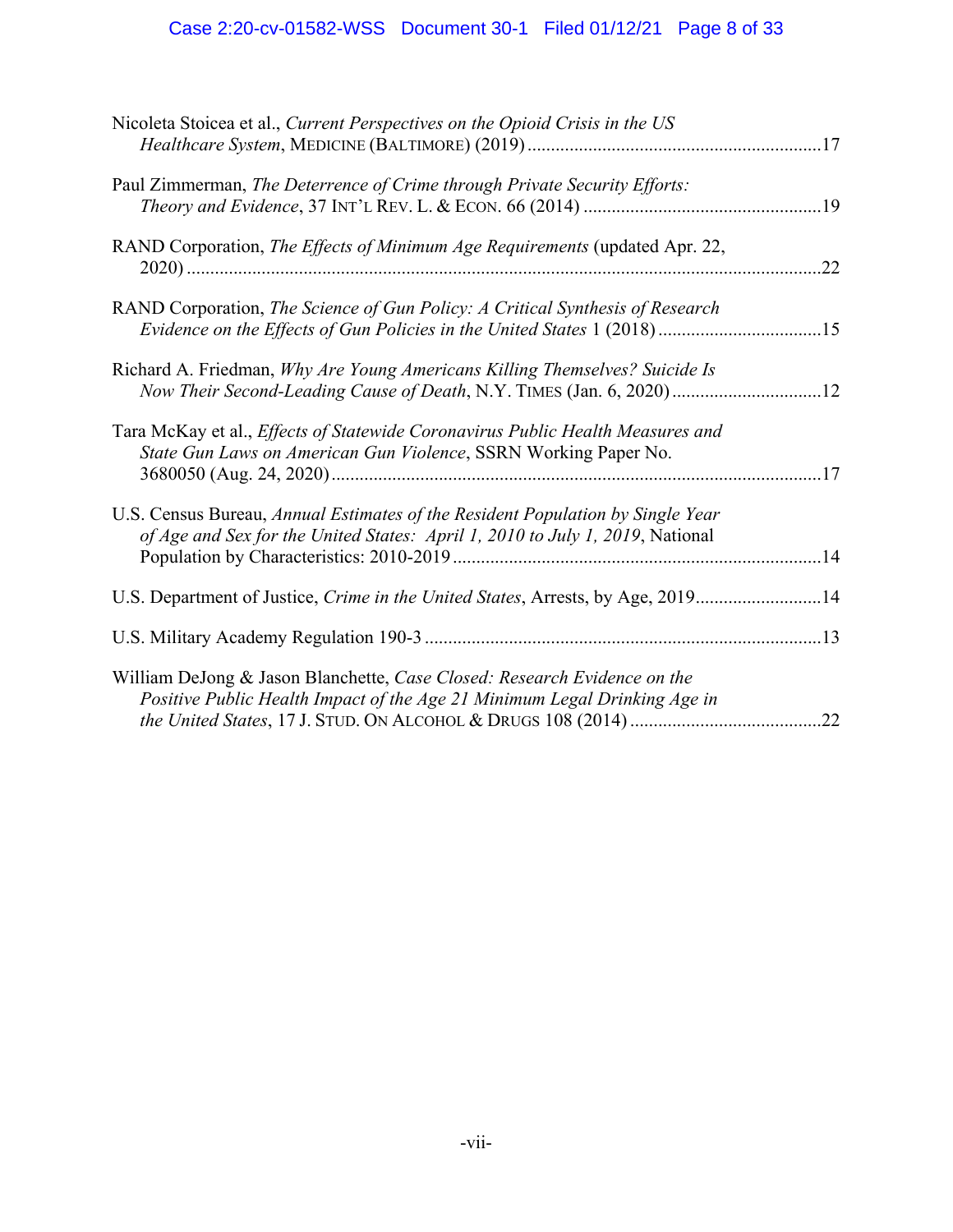## **CORPORATE DISCLOSURE STATEMENTS**

Pursuant to Local Civil Rule 7.1 of the Western District of Pennsylvania and to enable Judges and Magistrate Judges to evaluate possible disqualification or recusal, Giffords Law Center to Prevent Gun Violence and CeaseFire Pennsylvania Education Fund certify as follows:

Giffords Law Center to Prevent Gun Violence, an unincorporated non-profit policy organization dedicated to researching, writing, enacting, and defending laws and programs proven to effectively reduce gun violence, has no parents, subsidiaries and/or affiliates that have issued shares or debt securities to the public.

CeaseFire Pennsylvania Education Fund, an unincorporated non-profit policy organization dedicated to reducing gun violence in Pennsylvania communities through outreach, education, coalition building, and advocacy, has no parents, subsidiaries and/or affiliates that have issued shares or debt securities to the public.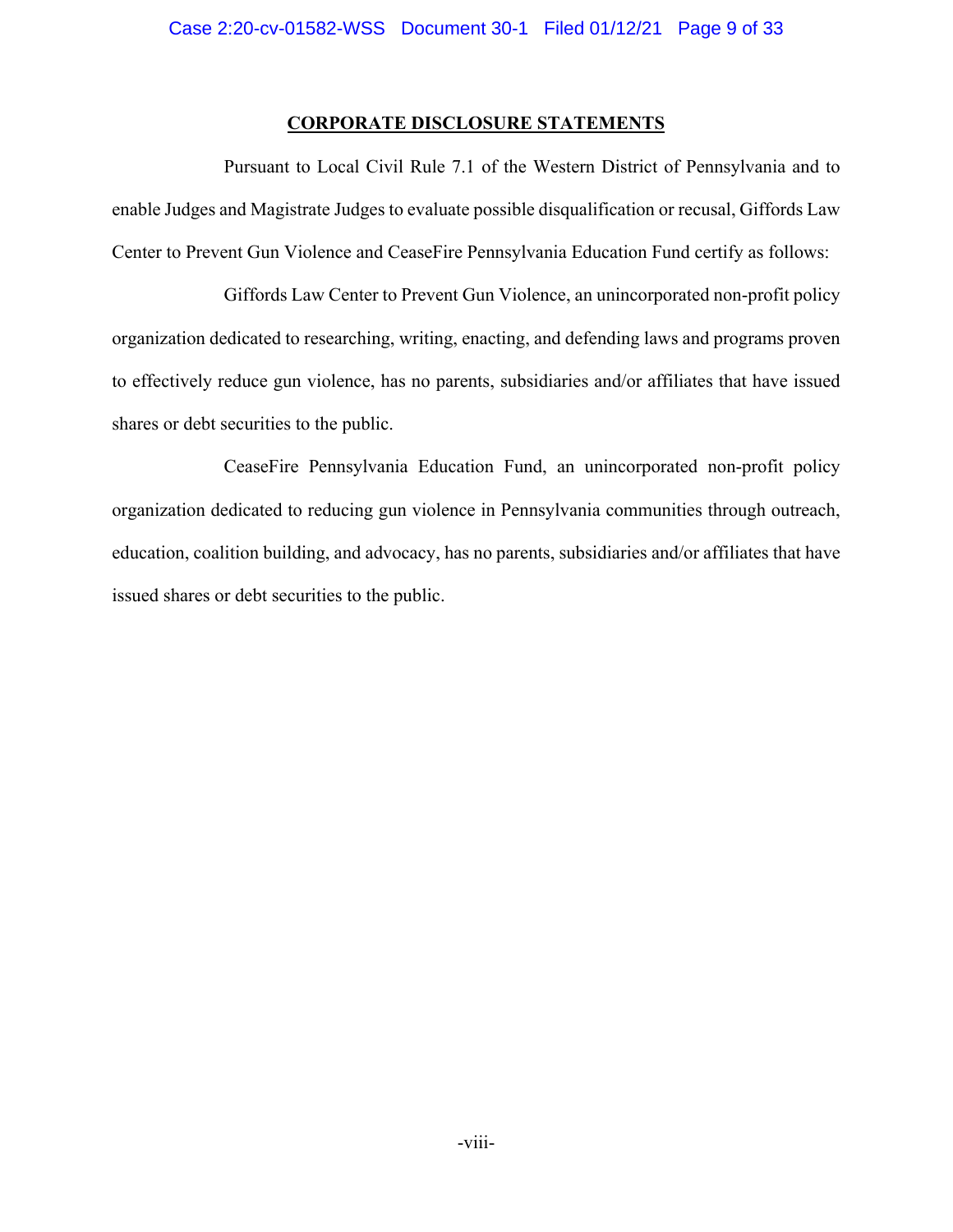### **INTEREST OF THE** *AMICI CURIAE*

*Amicus curiae* Giffords Law Center to Prevent Gun Violence ("Giffords Law Center") is a non-profit policy organization dedicated to researching, writing, enacting, and defending laws and programs proven to effectively reduce gun violence. The organization was founded more than a quarter-century ago following a gun massacre at a San Francisco law firm and was renamed Giffords Law Center in October 2017 after joining forces with the gun-safety organization founded by former Congresswoman Gabrielle Giffords. Today, Giffords Law Center provides free assistance and expertise to lawmakers, advocates, legal professionals, law enforcement officials, and citizens who seek to improve the safety of their communities. Giffords Law Center has provided informed analysis as an *amicus* in many firearm-related cases, including in *Hirschfeld* v. *Bureau of Alcohol, Tobacco, Firearms & Explosives*, 417 F. Supp. 3d 747 (W.D. Va. Oct. 4, 2019), *District of Columbia* v. *Heller*, 554 U.S. 570 (2008), *McDonald* v. *City of Chicago*, 561 U.S. 742 (2010), *Ass'n N.J. Rifle & Pistol Clubs* v. *AG N.J.*, 910 F.3d 106 (3d Cir. 2018), and *Drummond* v. *Robinson Township*, Case No. 20-1722 (3d Cir. *amicus* brief filed Aug.  $13, 2020$ ).<sup>1</sup>

*Amicus curiae* CeaseFire Pennsylvania Education Fund ("CeaseFirePA") is a statewide organization working with mayors, police chiefs, faith leaders, community organizations, and individual Pennsylvanians to take a stand against gun violence in Pennsylvania.

<sup>1</sup> Several courts have cited research and information from Giffords Law Center's *amicus*  briefs in Second Amendment rulings. *E.g.*, *Hirschfeld*, 417 F. Supp. 3d at 754, 759; *Ass'n of N.J. Rifle & Pistol Clubs* v. *AG N.J.*, 910 F.3d 106, 121-22 (3d Cir. 2018); *Md. Shall Issue* v. *Hogan*, 353 F. Supp. 3d 400, 403-05 (D. Md. 2018); *Stimmel* v. *Sessions*, 879 F.3d 198, 204, 208, 210 (6th Cir. 2018); *Peruta* v. *Cty. of San Diego*, 824 F.3d 919, 943 (9th Cir. 2016) (*en banc*) (Graber, J., concurring). Giffords Law Center filed the last two briefs under its former name, the Law Center to Prevent Gun Violence.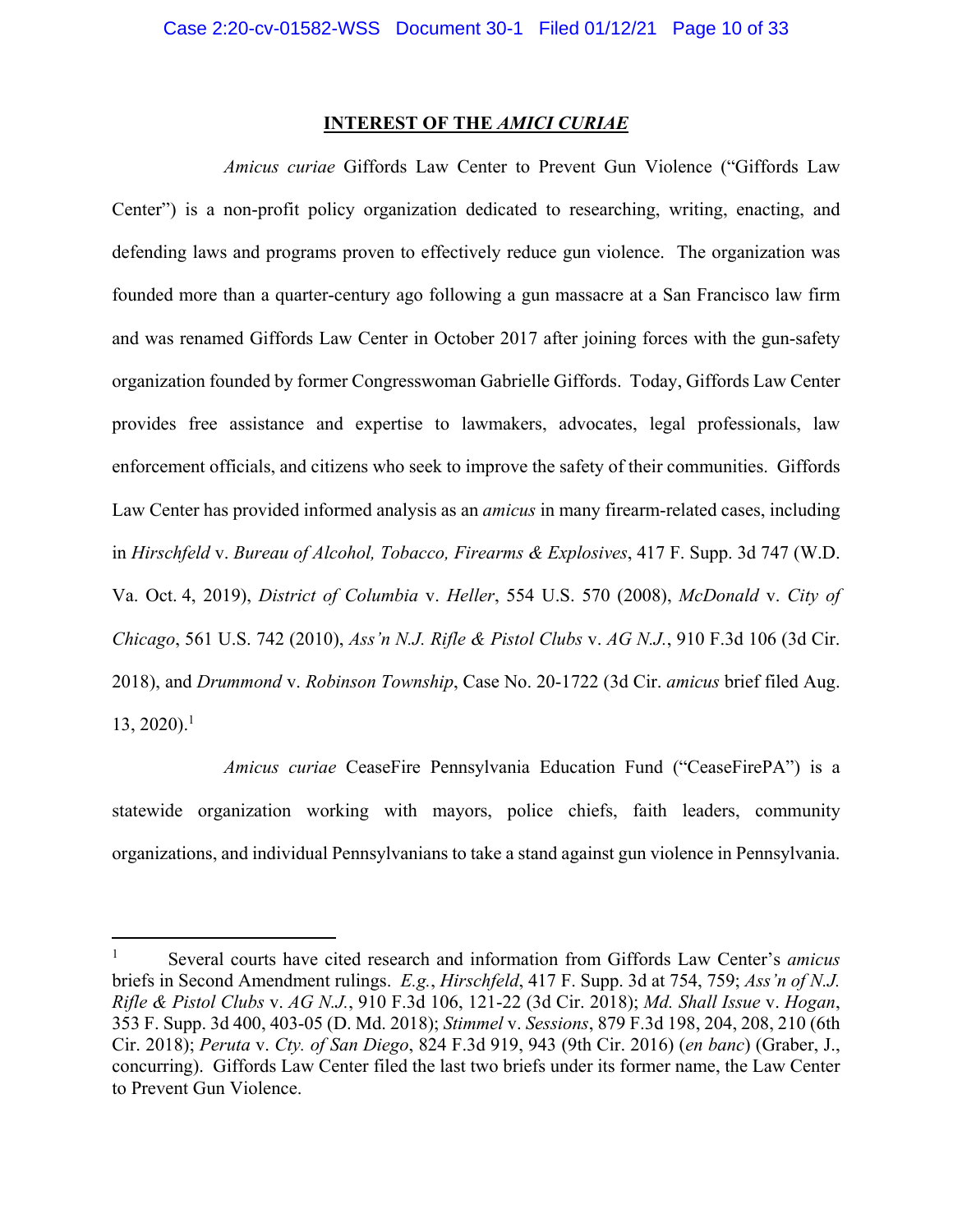#### Case 2:20-cv-01582-WSS Document 30-1 Filed 01/12/21 Page 11 of 33

Through outreach, education, coalition building, and advocacy, CeaseFirePA works to reduce gun violence in Pennsylvania communities, stop the flow of illegal guns onto Pennsylvania streets, and keep guns out of the hands of people who should not have them. CeaseFirePA teaches Pennsylvanians that together they can raise their voices for change. CeaseFirePA holds educational programs to demystify the citizen activism process and teach the basics of advocacy. CeaseFirePA empowers partners and supporters to share their opinions and stories and make their voices heard on the issues of gun violence and gun violence prevention.

### **INTRODUCTION AND SUMMARY OF THE ARGUMENT**<sup>2</sup>

The Supreme Court held in *District of Columbia* v. *Heller*, 554 U.S. 570 (2008), that the Second Amendment guarantees an individual constitutional right to keep and bear arms. But the right announced in *Heller* is not boundless. Far from it. *See id.* at 626 (Second Amendment does not guarantee "a right to keep and carry any weapon whatsoever in any manner whatsoever and for whatever purpose"). Under *Heller*, the Second Amendment protects the right of certain citizens—those who are "responsible" and "law-abiding"—to use certain types of firearms in selfdefense in their homes. *Id.* at 635. In addition to guaranteeing that individual right, the Second Amendment also enshrined the extensive authority of state and local governments to regulate firearm purchase, possession and use, including by banning certain categories of people from possessing firearms, and by regulating the carrying of firearms in public spaces. *See, e.g.*, *id.* at 626 (Second Amendment compatible with "longstanding prohibitions on the possession of firearms by felons and the mentally ill"); *id.* ("[T]he majority of the 19th-century courts to consider

l

<sup>2</sup> *Amici* submit this brief in support of Defendant's Response to Plaintiffs' Motion for Preliminary Injunction (ECF No. 25). No counsel for a party authored this brief in whole or in part. No person other than *amici* or their counsel contributed money to fund this brief's preparation or submission.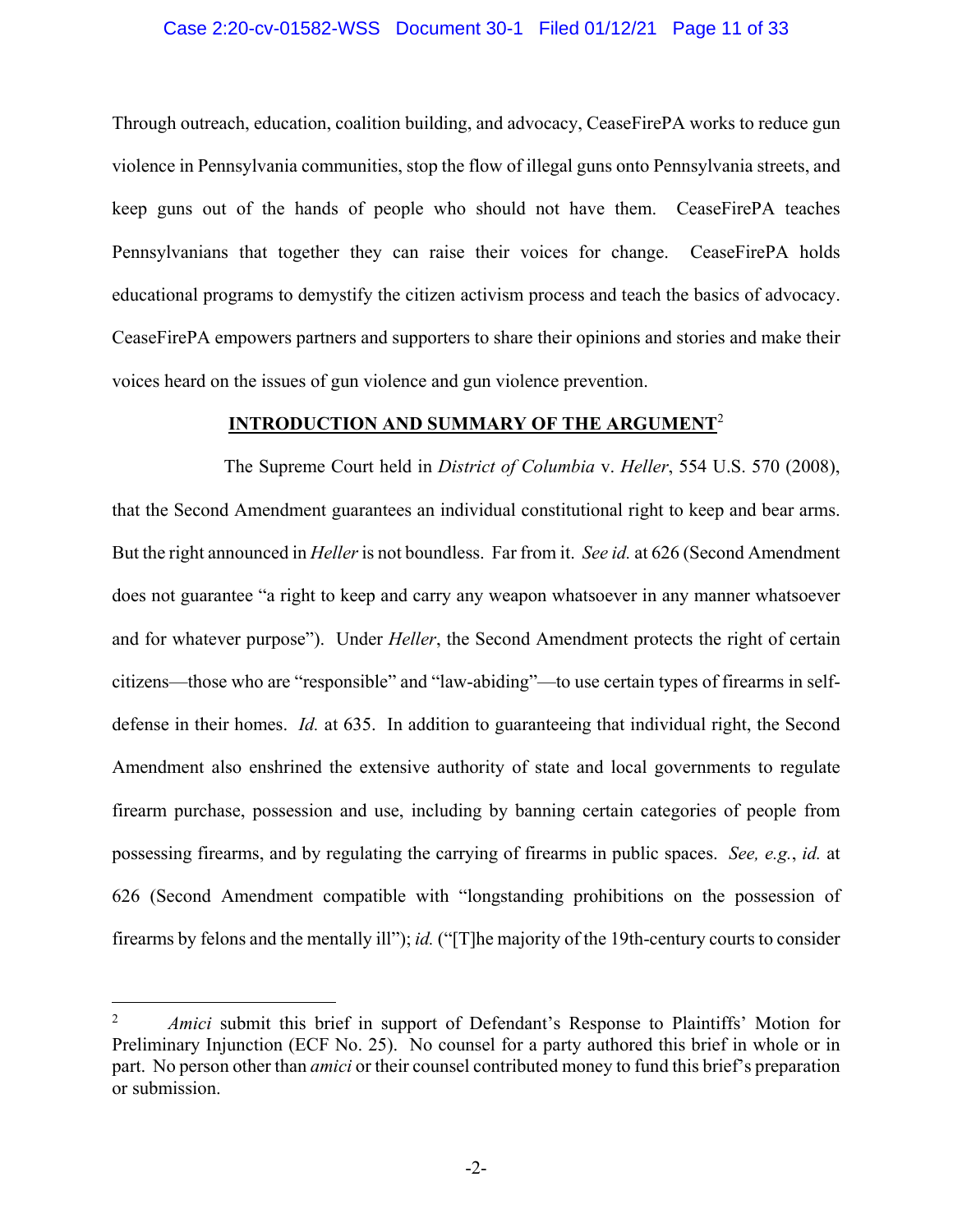### Case 2:20-cv-01582-WSS Document 30-1 Filed 01/12/21 Page 12 of 33

the question held that prohibitions on carrying concealed weapons were lawful under the Second Amendment or state analogues."); *Moore* v. *Madigan*, 702 F.3d 933, 940-42 (7th Cir. 2012) (striking down total prohibition on public gun carry, but concluding that state may still *restrict*  public gun carry, including through licensing).

The regulations challenged in this case fall cleanly within the ambit of permissible firearm restrictions on which *Heller* casts no doubt. Plaintiffs—three Pennsylvania residents under the age of 21 and two national gun advocacy organizations—challenge three Pennsylvania laws, 18 Pa. C.S. §§ 6106, 6107 and 6109 (together, the "Challenged Laws"), which they contend impermissibly infringe on their Second Amendment rights. This is so, according to Plaintiffs, because the Challenged Laws prohibit anyone under the age of 21 from "carrying loaded, operable firearms outside their homes (or places of business)" during an active "ongoing 'state of emergency."<sup>3</sup> (Brief in Support of Plaintiffs' Motion for Preliminary Injunction ("Pls.' Br."), ECF No. 11-8 at 1.)

Nothing in the Second Amendment prohibits that restriction. In fact, a growing number of courts have held that the Second Amendment does not extend to minors under the age of 21 at all. *Nat'l Rifle Ass'n of Am., Inc.* v. *Bureau of Alcohol, Tobacco, Firearms, & Explosives*, 700 F.3d 185, 203-04, 211 (5th Cir. 2012); *Hirschfeld* v. *Bureau of Alcohol, Tobacco, Firearms & Explosives*, 417 F. Supp. 3d 747, 755-56 (W.D. Va. 2019); *Mitchell* v. *Atkins*, 2020 WL

<sup>3</sup> Section 6106 requires a license for concealed carry of firearms in public (subject to more than a dozen exceptions including, among others, for law enforcement officers, members of the military, and hunters). Under section 6109, a concealed carry license is not available to minors under the age of 21. And, although minors ordinarily are permitted to openly carry firearms in public, section 6107 prohibits such open carry in the event the governor has declared a state of emergency (again, with some exceptions).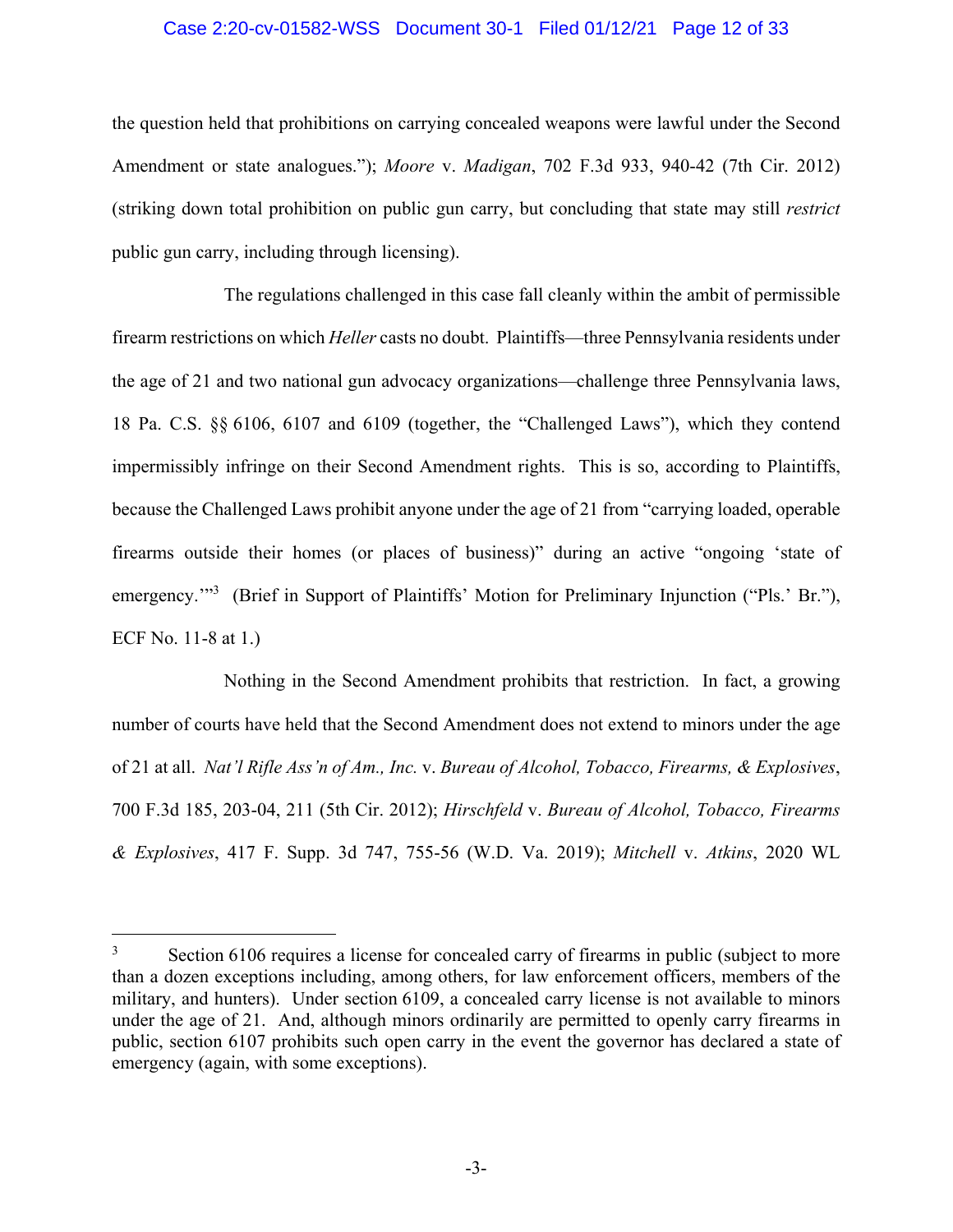#### Case 2:20-cv-01582-WSS Document 30-1 Filed 01/12/21 Page 13 of 33

5106723, at \*5 (W.D. Wash. Aug. 31, 2020). And numerous courts, including the Third Circuit, have upheld various restrictions on the public carry of firearms as presumptively valid under *Heller* and *McDonald*. 4 *See, e.g.*, *Drake* v. *Filko*, 724 F.3d 426, 433 (3d Cir. 2013) (New Jersey regulation conditioning concealed carry permits on showing of "justifiable need" "fits comfortably within the longstanding tradition of regulating the public carrying of weapons for self-defense"); *Peterson* v. *Martinez*, 707 F.3d 1197, 1201 (10th Cir. 2013) (concealed carry regulations fall outside Second Amendment protection in light of "our nation's extensive practice" of such restrictions); *Peruta* v. *County of San Diego*, 824 F.3d 919, 942 (9th Cir. 2016) (*en banc*) (concluding based on historical analysis that "the Second Amendment right to keep and bear arms does not include, in any degree, the right of a member of the general public to carry concealed firearms in public"); *Berron* v. *Ill. Concealed Carry Licensing Review Bd*., 825 F.3d 843, 847 (7th Cir. 2016) (upholding concealed carry licensing law because "[i]f the state may set substantive requirements for ownership, which *Heller* says it may, then it may use a licensing system to enforce them"). This Court therefore can and should uphold the Challenged Laws at step one of its Second Amendment inquiry for the reasons set forth in Defendant's brief. (*See* Response to Plaintiffs' Motion for Preliminary Injunction ("Def.'s Opp. Br."), ECF No. 25 at 6-21.)

Out of an abundance of caution or an acknowledgment of the critical importance of Second Amendment issues, the Court may nevertheless proceed to evaluate the Challenged Laws under means-end scrutiny. *See Drake*, 724 F.3d at 434-35. Should the Court do so, *Amici* write

<sup>4</sup> The Third Circuit has interpreted *Heller*'s reference to "'presumptively lawful' regulatory measures" as "exceptions to the Second Amendment guarantee." *See Drake* v. *Filko*, 724 F.3d 426, 432 (3d Cir. 2013) (quoting *United States* v. *Marzzarella*, 614 F.3d 85, 91 (3d Cir. 2010)); *see also Binderup* v. *Att'y Gen.*, 836 F.3d 336, 343 (3d Cir. 2016) (*en banc*) (lead opinion) (citing *Marzzarella*, 614 F.3d at 91).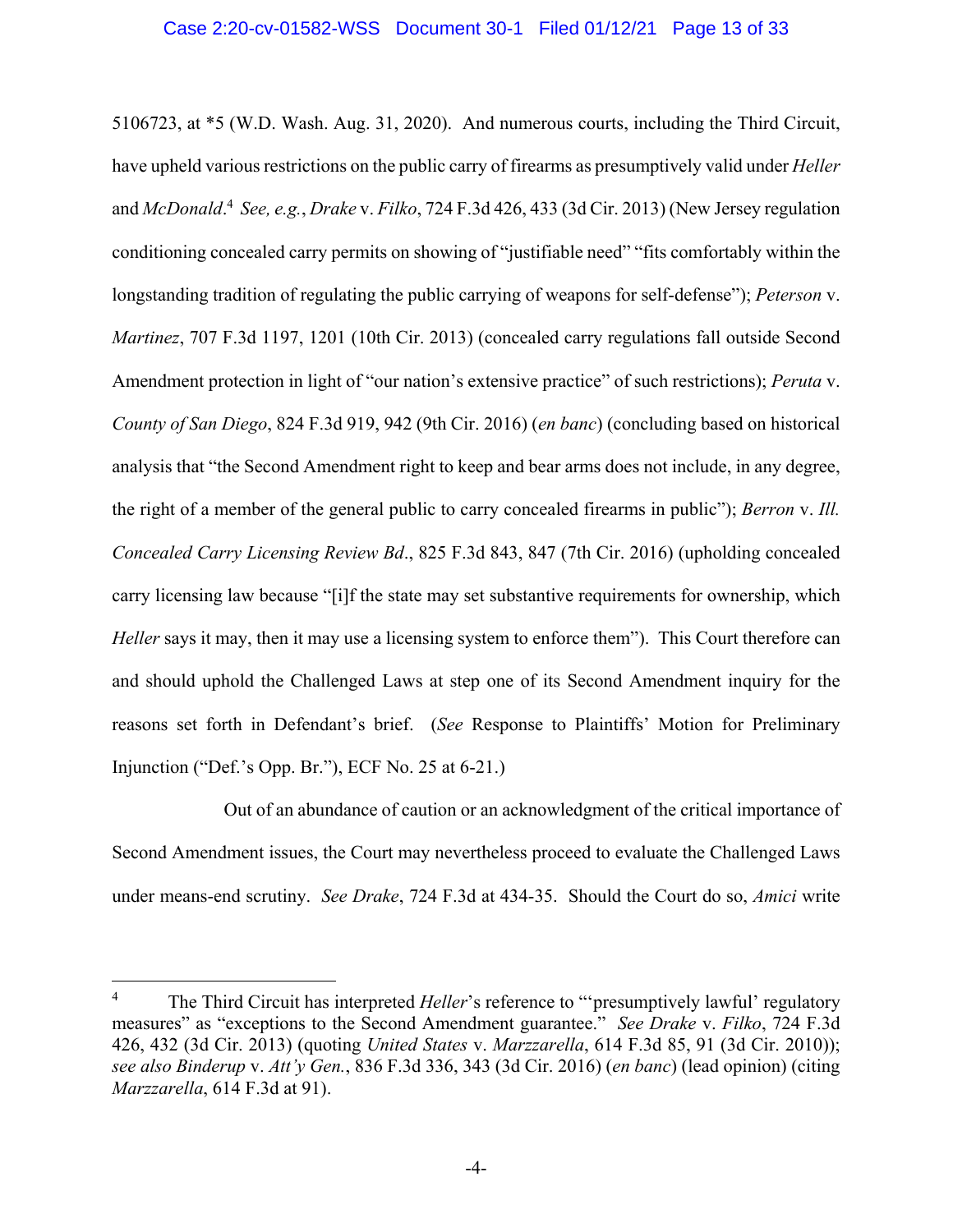#### Case 2:20-cv-01582-WSS Document 30-1 Filed 01/12/21 Page 14 of 33

separately to present empirical research that confirms the more than reasonable fit between the Challenged Laws' restrictions and Pennsylvania's interest in protecting the safety of its citizens. Research in the fields of neuro- and social science demonstrate that young people aged 18 to 20 tend to be more impulsive than older adults because their brains are still developing. Individuals in this age group also account for a disproportionate share of homicides and violent crimes. And because states of emergency are often characterized by widespread uncertainty, strained resources, and even violence, the Pennsylvania Legislature enacted a calibrated, effective solution to address the heightened risk of public carry presented by a population already prone to impulsivity and short-term thinking. The Challenged Laws easily pass constitutional muster.

#### **ARGUMENT**

Like every federal Court of Appeals to consider the issue,<sup>5</sup> the Third Circuit uses a two-step framework to analyze Second Amendment claims. First, a court must "ask whether the challenged law imposes a burden on conduct falling within the scope of the Second Amendment's guarantee." *United States* v. *Marzzarella*, 614 F.3d 85, 89 (3d Cir. 2010). "If it does not, [the court's] inquiry is complete" and the Second Amendment is unbothered. *Id.* Second, and only if it finds that the law does impose such a burden, the court must "evaluate the law under some form of means-end scrutiny. If the law passes muster under that standard, it is constitutional. If it fails, it is invalid." *Id.*

l

<sup>5</sup> *Gould* v. *Morgan*, 907 F.3d 659, 668-69 (1st Cir. 2018); *N.Y. State Rifle & Pistol Ass'n* v. *Cuomo*, 804 F.3d 242, 254 (2d Cir. 2015); *United States* v. *Chester*, 628 F.3d 673, 680 (4th Cir. 2010); *Nat'l Rifle Ass'n of Am., Inc.* v. *Bureau of Alcohol, Tobacco, Firearms, & Explosives*, 700 F.3d 185, 194-95 (5th Cir. 2012); *United States* v. *Greeno*, 679 F.3d 510, 518 (6th Cir. 2012); *Ezell* v. *City of Chicago*, 651 F.3d 684, 703-04 (7th Cir. 2011); *United States* v. *Chovan*, 735 F.3d 1127, 1136-37 (9th Cir. 2013); *United States* v. *Reese*, 627 F.3d 792, 800-01 (10th Cir. 2010); *GeorgiaCarry.Org, Inc.* v. *U.S. Army Corps of Eng'rs*, 788 F.3d 1318, 1322 (11th Cir. 2015); *Heller* v. *District of Columbia (Heller II)*, 670 F.3d 1244, 1252 (D.C. Cir. 2011).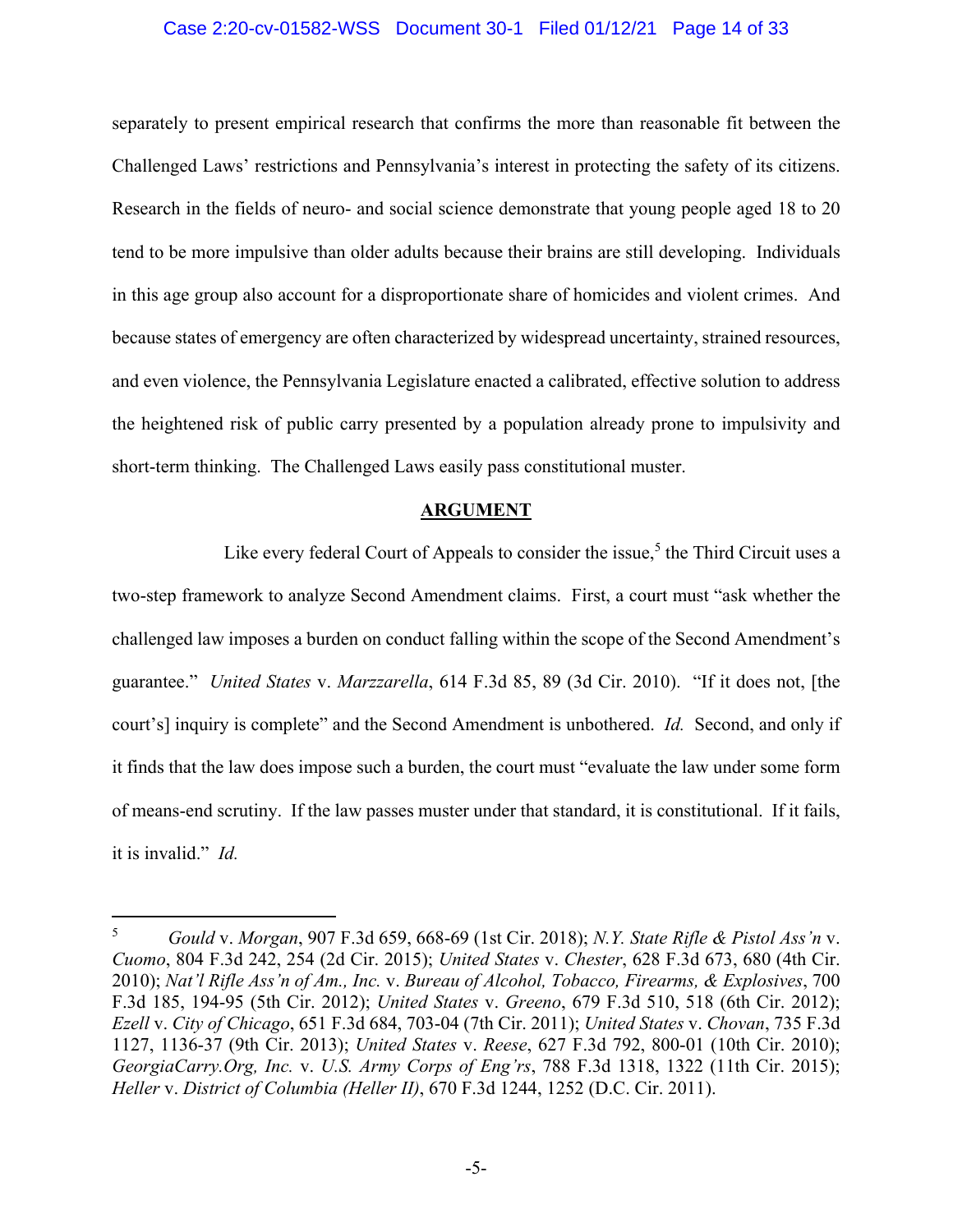## Case 2:20-cv-01582-WSS Document 30-1 Filed 01/12/21 Page 15 of 33

The Challenged Laws easily pass muster at both steps. Defendant has correctly explained that history and tradition show that state and federal governments have imposed restrictions on the ability of 18-to-20-year-olds to access firearms since the founding of this nation, as well as longstanding regulations on transport and public carry of firearms outside the home. (*See* ECF No. 25 (Def.'s Opp. Br.) at 7-19; Brief in Support of Defendant's Motion to Dismiss Complaint ("Mot. to Dismiss Br."), ECF No. 24 at 2-5,  $15-24$ .)<sup>6</sup> The Challenged Laws are therefore constitutional at the threshold inquiry, and the Court need not proceed further. *Amici* do not repeat those arguments here.

Should the Court proceed to step two, then at most, intermediate scrutiny applies because the Challenged Laws do not burden the core of the Second Amendment. (*See* ECF No. 25 (Def.'s Opp. Br.) at 7-11, 15, 20-21; *see also* ECF No. 24 (Mot. to Dismiss Br.) at 24-25.) Social science and neuroscience data demonstrate that the Challenged Laws survive such scrutiny:

 $\overline{a}$ 6 Furthermore, it is beyond debate that legislatures may draw minimum age limits for various activities, including constitutionally protected ones. *See, e.g.*, U.S. CONST. art. I, § 2, cl. 2 ("No Person shall be a Representative who shall not have attained to the Age of twenty five Years . . . ."); *id.*, art. I, § 3, cl. 3 ("No Person shall be a Senator who shall not have attained to the Age of thirty Years . . . ."); *id.*, art. II,  $\S$  1, cl. 5 (no person shall be eligible for the office of President "who shall not have attained to the Age of thirty five Years"); *see also* 18 Pa. C.S. § 6308(a) ("A person commits a summary offense if he, being less than 21 years of age, attempts to purchase, purchases, consumes, possesses or knowingly and intentionally transports any liquor or malt or brewed beverages . . . ."); *South Dakota* v. *Dole*, 483 U.S. 203, 206 (1987) (upholding Congress's authority "to encourage uniformity in the States' drinking ages" as 21 years of age); *Gabree* v. *King*, 614 F.2d 1, 2 (1st Cir. 1980) (recognizing that "eighteen to twenty-one year olds have historically been denied full rights of adulthood while shouldering such burdens of citizenship as military service" and rejecting equal protection challenge to state law raising drinking age to 20); *United States* v. *Olson*, 473 F.2d 686, 687-88 (8th Cir. 1973) (upholding prior version of federal law setting 21 as the age for jury service after Congress amended law to lower minimum age for jury service to 18); Jacqueline Howard, *The US Officially Raises the Tobacco Buying Age to 21*, CNN (Dec. 27, 2019), https://www.cnn.com/2019/12/27/health/us-tobacco-age-21-trnd/index.html ("President Donald Trump signed the new minimum age into law . . . . [T] he FDA noted on its website that 'it is now illegal for a retailer to sell any tobacco product—including cigarettes, cigars and e-cigarettes—to anyone under 21.'").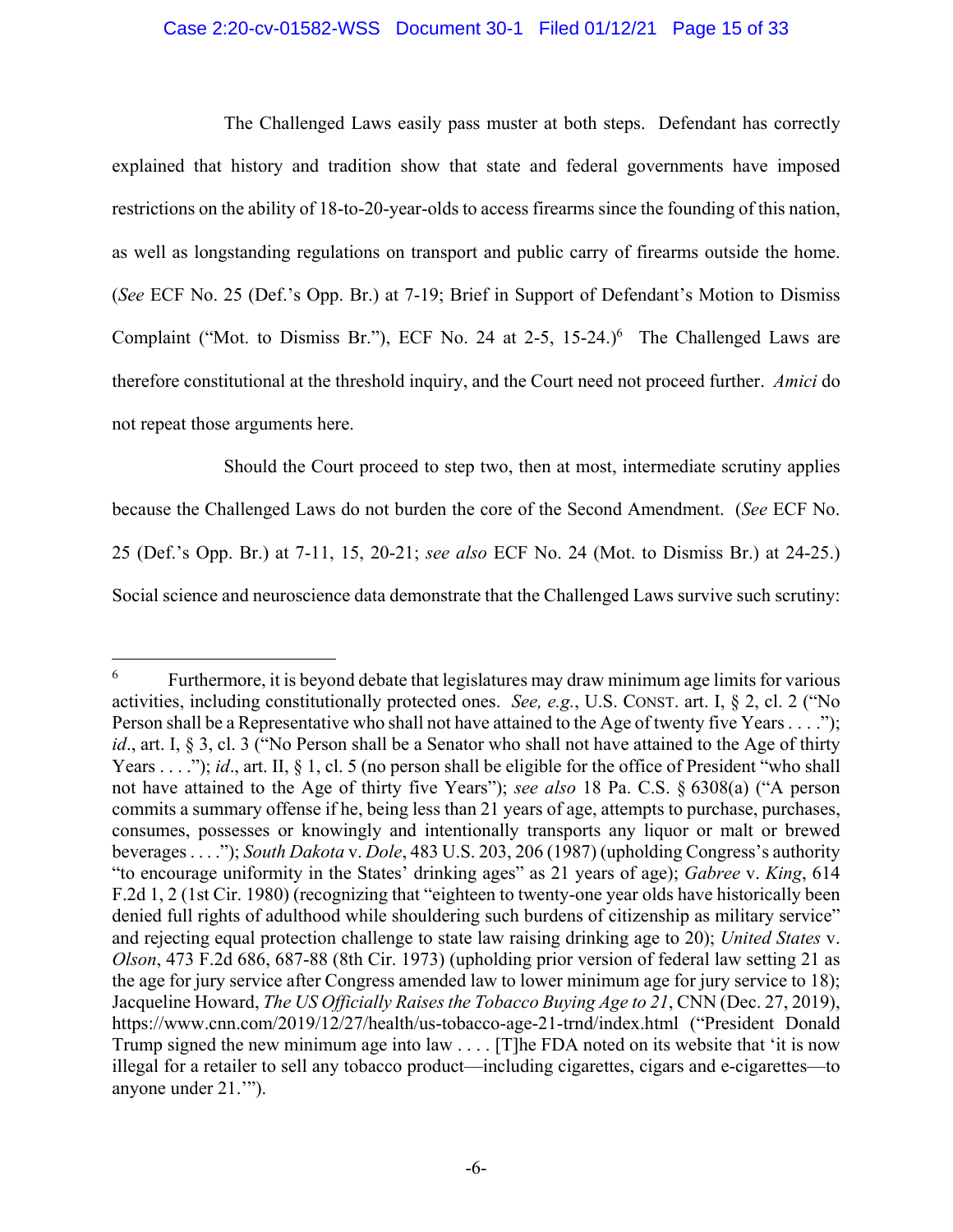## Case 2:20-cv-01582-WSS Document 30-1 Filed 01/12/21 Page 16 of 33

the laws' restrictions are more than substantially related to Pennsylvania's paramount interest in ensuring public safety.

## **I. AT MOST, THE CHALLENGED LAWS ARE SUBJECT TO INTERMEDIATE SCRUTINY.**

To determine what level of heightened scrutiny to apply in a Second Amendment challenge, courts consider whether the restriction at issue burdens the "core" right guaranteed by the Second Amendment—the "right of law-abiding, *responsible* citizens to use arms in defense of *hearth and home*." *Heller*, 554 U.S. at 635 (emphasis added); *see also Marzzarella*, 614 F.3d at 92 (core right protected by Second Amendment is "the right of law abiding citizens to possess nondangerous weapons for self-defense in the home"). Unless a restriction burdens that core protection, intermediate scrutiny applies. *See, e.g.*, *Nat'l Ass'n of N.J. Rifle & Pistol Clubs, Inc.*  v. *Att'y Gen. of N.J.*, 910 F.3d 106, 118-19 (3d Cir. 2018) (applying intermediate scrutiny to ban on large-capacity magazines); *Drake*, 724 F.3d at 429-30, 435-36 (applying intermediate scrutiny to New Jersey requirement that public carry license applicants "demonstrate a 'justifiable need' to publicly carry a handgun for self-defense"); *Marzzarella*, 614 F.3d at 97 (applying intermediate scrutiny to federal statute criminalizing possession of handguns with obliterated serial numbers).

This case is no exception: assuming *arguendo* that the Challenged Laws burden conduct protected by the Second Amendment at all, that conduct is far outside the "core" Second Amendment protection. *First*, the Challenged Laws in no way limit or prevent 18-to-20-year-olds from possessing or using firearms in their homes, and the Third Circuit has previously held that intermediate scrutiny applies to laws restricting only the public carry of firearms. *Drake*, 724 F.3d at 436 ("[I]f the Second Amendment protects the right to carry a handgun outside the home for self-defense at all, that right is not part of the core of the Amendment." (internal quotation marks omitted)); *see also Nat'l Rifle Ass'n of Am., Inc.* v. *McCraw*, 719 F.3d 338, 348 (5th Cir. 2013)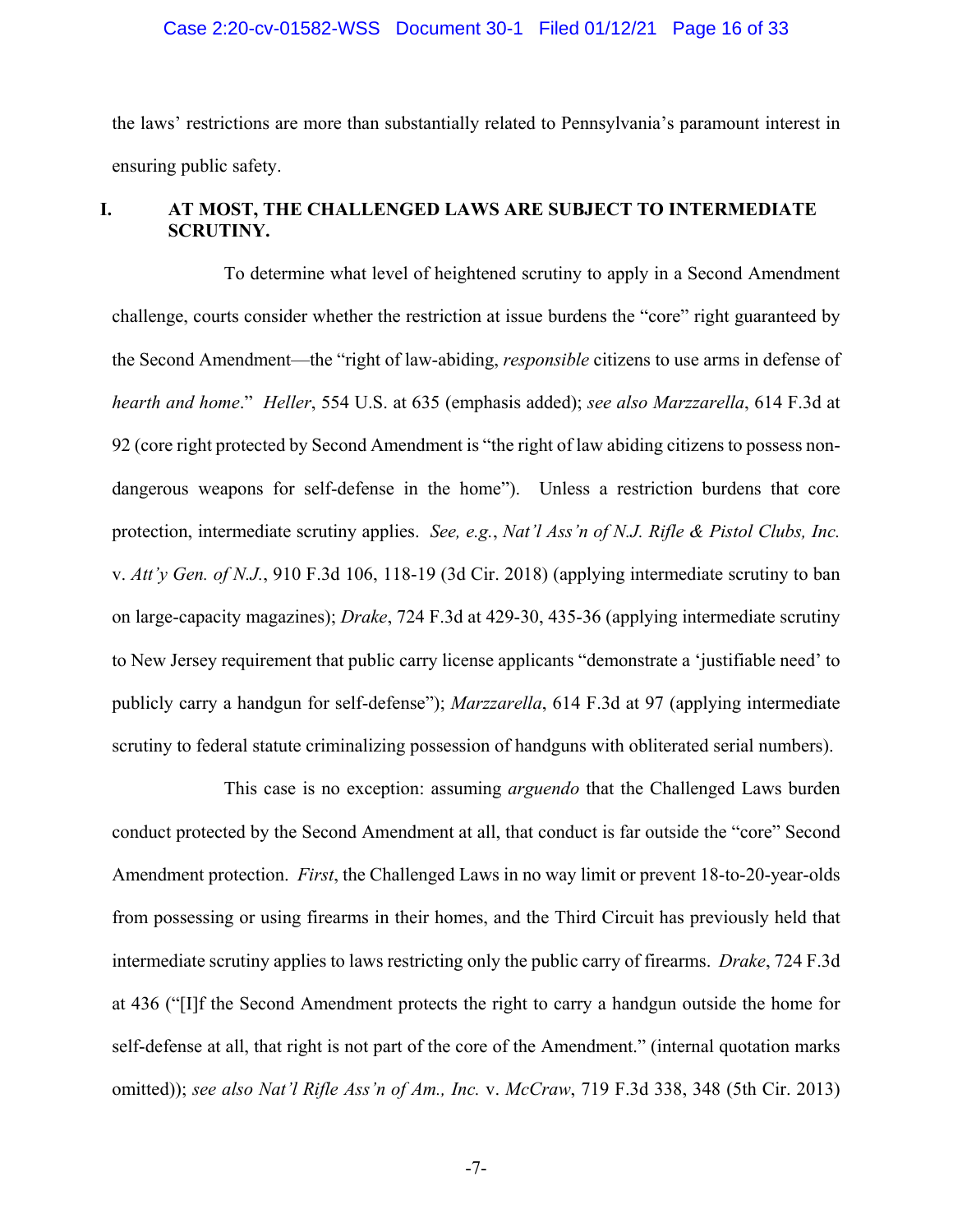## Case 2:20-cv-01582-WSS Document 30-1 Filed 01/12/21 Page 17 of 33

(applying intermediate scrutiny to uphold Texas law prohibiting 18-to-20-year olds from carrying handguns in public because "the law does not prevent 18-20-year-olds from possessing and using guns in defense of hearth and home").

*Second*, publicly carried firearms are not commonly used for self-defense and there is therefore little evidence that this form of gun carry strikes at the "core" of the Second Amendment. Data from 2007 to 2011 collected by the U.S. Bureau of Justice Statistics reveals that of 9,788 crime incidents in which a victim was present at the incident and the incident occurred away from the victim's home, the victim attacked or threatened the offender with a gun in just 0.9% of these incidents.<sup>7</sup> The rarity of public defensive use of firearms today—when public concealed carry is relatively more widespread<sup>8</sup>—is a reflection of sound historical practices and the common-law regulation of public self-defense. The defensive use of force outside the home has traditionally been more closely regulated than home defense, including because armed defense in public poses heightened risks—of shooting the wrong person, of injuring innocent bystanders, of creating confusion in a crowded space, of escalating otherwise less serious conflicts—that home defense does not.9 *See generally* Eric Ruben, *An Unstable Core: Self-Defense and the Second* 

<sup>7</sup> David Hemenway & Sara Solnick, *The Epidemiology of Self-Defense Gun Use: Evidence from the National Crime Victimization Surveys 2007–2011*, 79 PREVENTIVE MED. 22, 23 (2015).

<sup>8</sup>  *Heller*, 554 U.S. at 626 (acknowledging the 19th century practice of states prohibiting the carry of concealed weapons entirely).

<sup>9</sup> In fact, one study of gun carriers in Philadelphia found that that individuals carrying a firearm were 4.46 times *more* likely to be shot in an assault than those not carrying a gun and 4.23 times more likely to be fatally shot. Charles Branas et al., *Investigating the Link Between Gun Possession and Gun Assault*, 99 AM. J. PUB. HEALTH 2034, 2037 (2009) (positing that "[a] gun may falsely empower its possessor to overreact, instigating and losing otherwise tractable conflicts with similarly armed persons"); *see also infra* pp. 18-21 (describing robust body of research linking lax public carry laws to an increase in homicides and violent crime).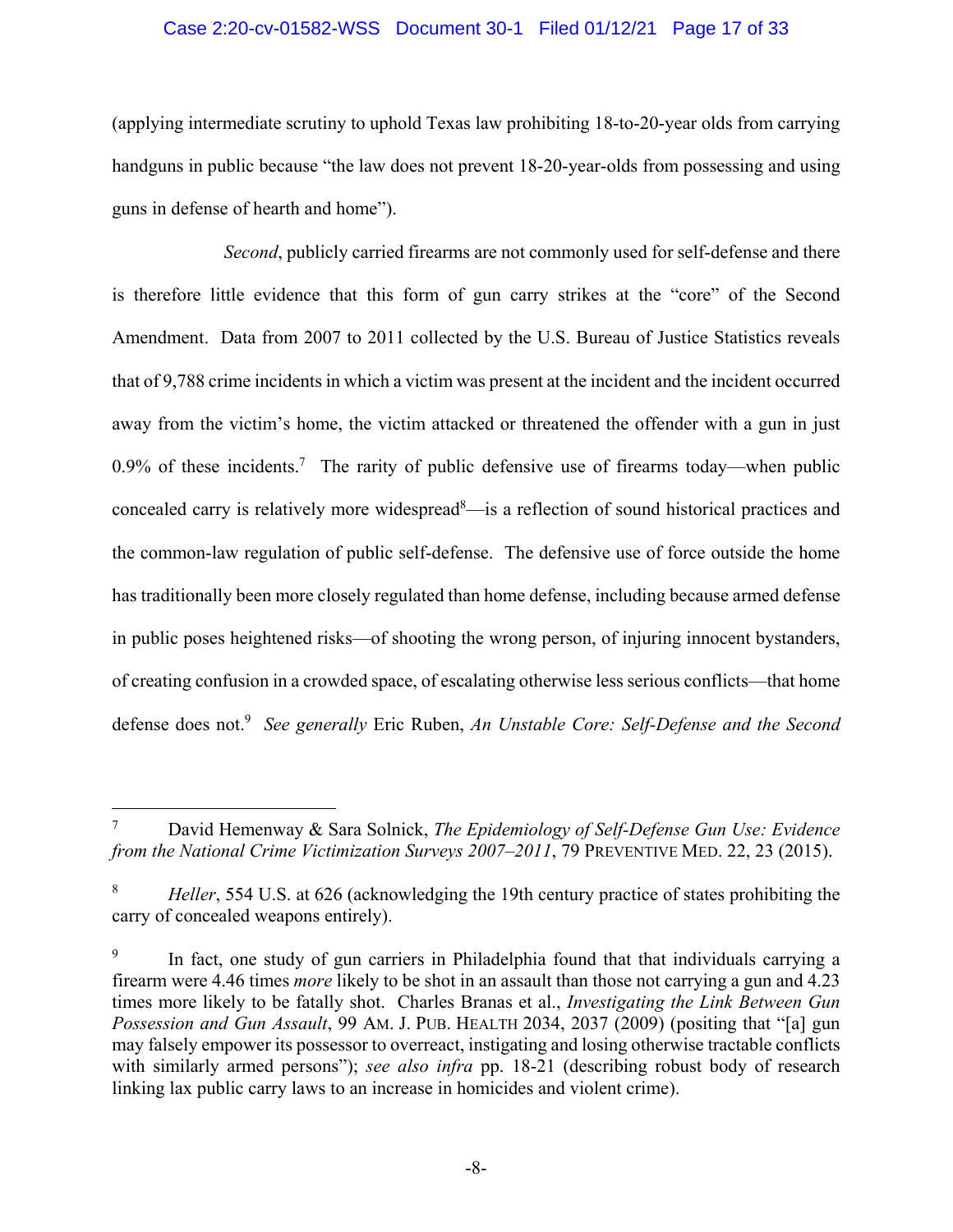#### Case 2:20-cv-01582-WSS Document 30-1 Filed 01/12/21 Page 18 of 33

*Amendment*, 108 CALIF. L.R. 63, 78 (2020) (self-defense law "has traditionally extended a broader right to use lethal defensive force in the home than in public"); Darrell A.H. Miller, *Self-Defense, Defense of Others, and the State*, 80 L.& CONTEMP. PROBS. 85, 89 (2017) (the Second Amendment does not change the fact that traditional self-defense law "tilt[s] in favor of the preservation of human life"). Since governments may permissibly cabin the riskier defensive use of lethal force outside the home, public gun carry falls closer to the margins of the Second Amendment rather than its core.

*Third*, the Challenged Laws apply for a limited duration to a limited group of people—minors under the age of 21—who historically have not fallen within the Second Amendment's core protections. (*See* ECF No. 25 (Def.'s Opp. Br.) at 12-19.) "The temporary nature of the burden reduces its severity" because "[a]ny 18-to-20-year-old subject to the [restriction] will soon grow up and out of its reach." *Nat'l Rifle Ass'n*, 700 F.3d at 207; *see also McCraw*, 719 F.3d at 348 (applying intermediate scrutiny where minimum-age qualification on public carry "has only a temporary effect that ends as soon as the person turns 21"); *Stiles* v. *Blunt*, 912 F.2d 260, 265 (8th Cir. 1990) ("[I]t is particularly appropriate to apply a deferential standard of review to age requirements affecting young people because such requirements do not result in an absolute prohibition but merely postpone the opportunity to engage in the conduct at issue."). Any burden imposed by the Challenged Laws is also temporary in a second respect: the burden endures only so long as a government-declared state of emergency is in effect.<sup>10</sup> *See, e.g.*,

<sup>10</sup> Plaintiffs concede that Pennsylvania "ordinarily *freely allows* 18-to-20-year-olds to carry firearms in public openly . . . *without even requiring them to obtain a license*" and that it is "only because of the currently active 'states of emergency' . . . that Plaintiffs, and others in their age group, are prohibited from exercising their Second Amendment right to bear arms." (ECF No. 11- 8 (Pls.' Br.) at 2 (emphasis in original).)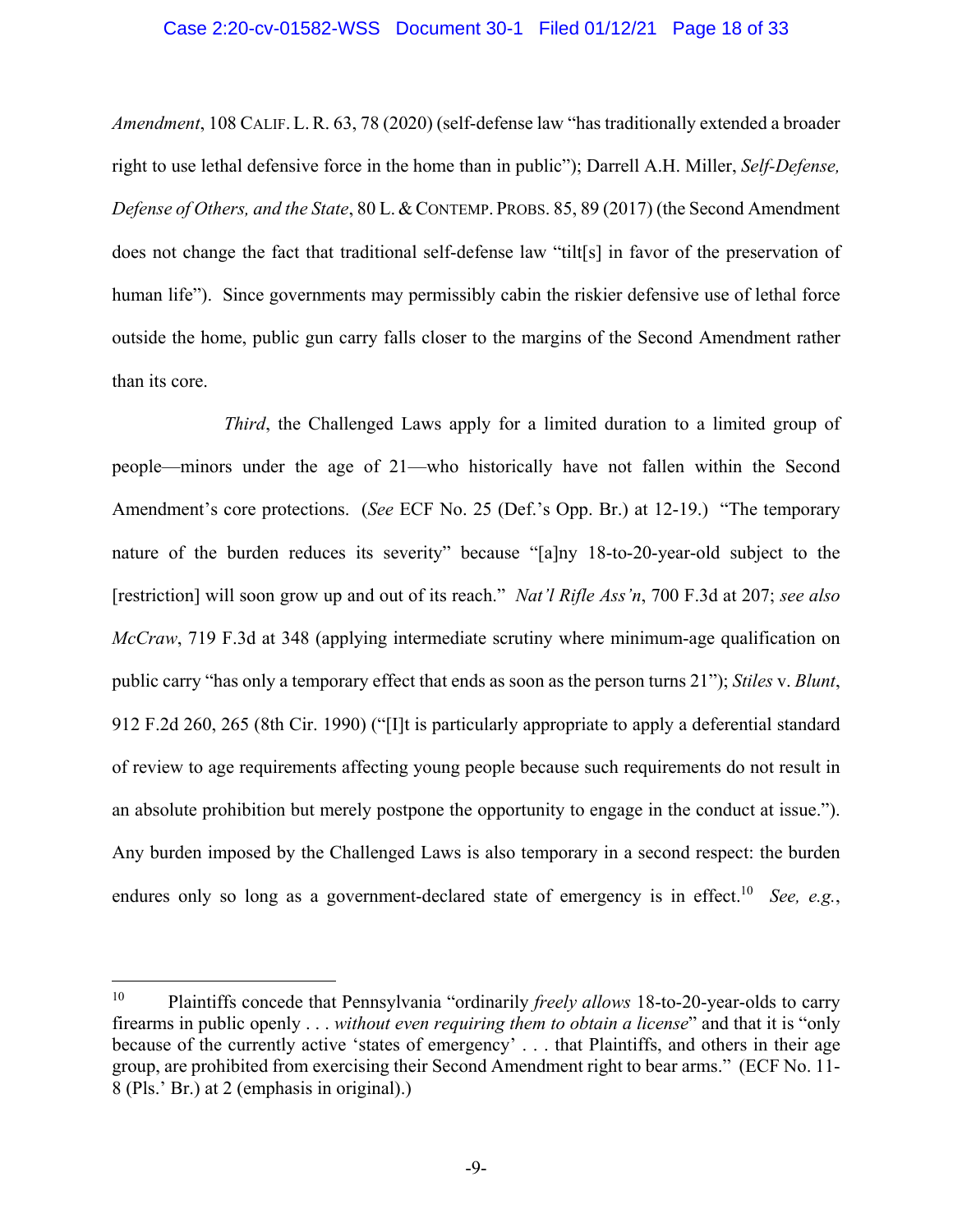*McDougall* v. *County of Ventura California*, 2020 WL 2078246, at \*2 (C.D. Cal. Apr. 1, 2020) (applying intermediate scrutiny to evaluate county closure of gun stores pursuant to COVID-19 stay-at-home order because the order "does not specifically target handgun ownership, does not prohibit the ownership of a handgun outright, and is temporary").

## **II. SOCIAL SCIENCE AND NEUROSCIENCE ESTABLISH THAT THE CHALLENGED LAWS EASILY SURVIVE INTERMEDIATE SCRUTINY.**

In the Second Amendment context, a court must uphold a law under intermediate scrutiny if there is a "reasonable fit" between the challenged law and a "significant, substantial, or important" government interest "such that the law does not burden more conduct than is reasonably necessary." *Drake*, 724 F.3d at 436. In assessing reasonable fit, courts in this Circuit routinely consider empirical evidence such as social science and crime statistics. *See, e.g.*, *Ass'n of N.J. Rifle & Pistol Clubs*, 910 F.3d at 120 n.24 ("[E]mpirical evidence may be useful to examine whether a law furthers a significant government interest . . . ."); *Williams* v. *Barr*, 379 F. Supp. 3d 360, 376-78 (E.D. Pa. 2019) (finding that "statistics demonstrate a reasonable fit between Williams' disarmament and the important government interest of preventing armed mayhem"). Importantly, a court evaluating a law's constitutionality "must accord substantial deference to the predictive judgments of [the legislature]" and is "not at liberty to substitute [its] judgment for the reasonable conclusion of a legislative body." *Turner Broad. Sys., Inc.* v. *FCC*, 520 U.S. 180, 195, 212 (1997) (quoting *Turner Broad. Sys., Inc.* v. *FCC*, 512 U.S. 622, 665 (1994)); *see also Drake*, 724 F.3d at 436-37.

## **A. Public Carry of Firearms by Eighteen-to-Twenty-Year-Olds Is Disproportionately Risky, Especially in States of Emergency.**

Neuroscience and social science research confirm that 18-to-20-year-olds with unencumbered access to firearms pose a substantial risk to themselves and others. The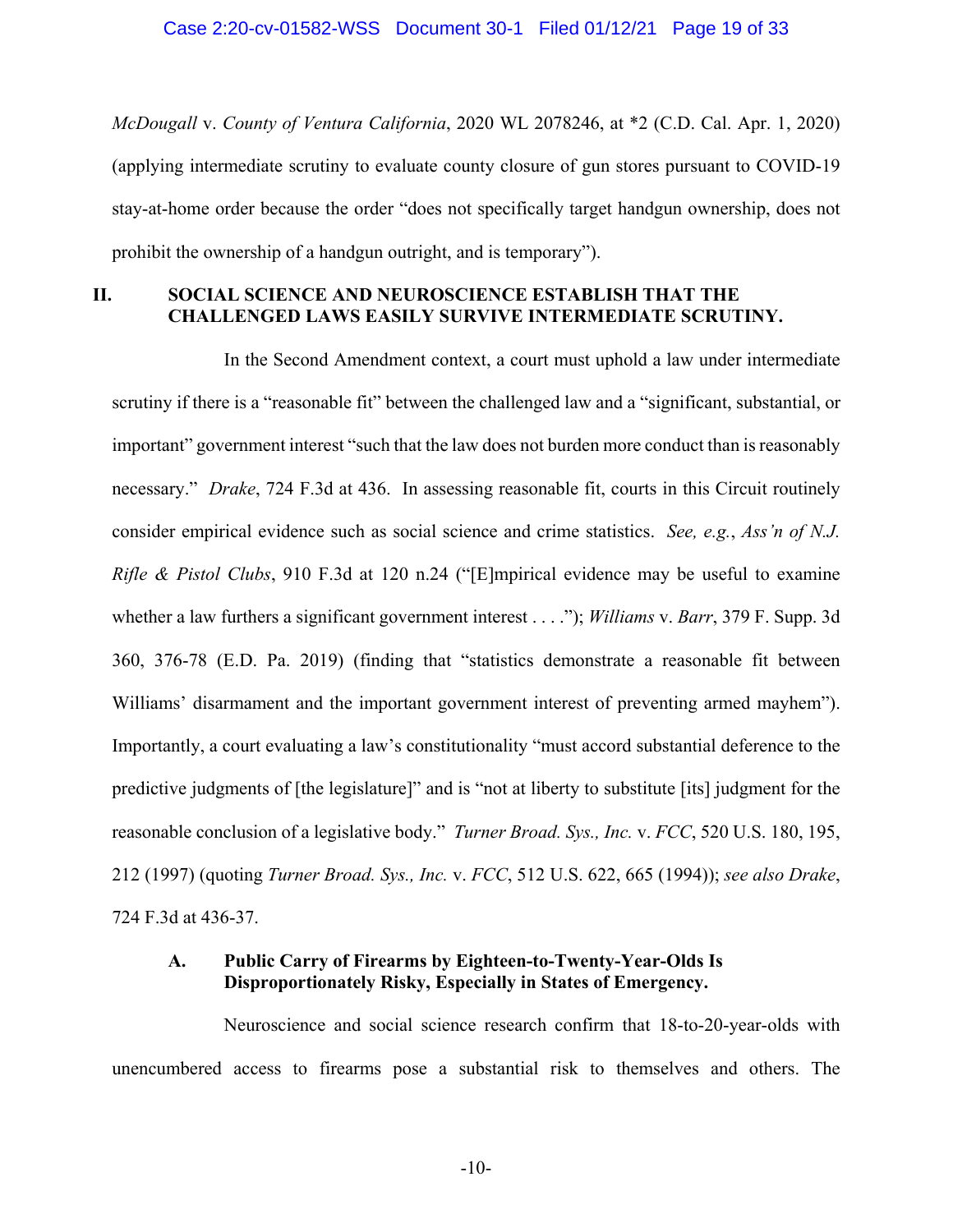## Case 2:20-cv-01582-WSS Document 30-1 Filed 01/12/21 Page 20 of 33

Pennsylvania Legislature crafted a limited solution to address that risk in public places in times of emergency. Courts have relied on this research in rejecting similar challenges, including the Fifth and Seventh Circuits<sup>11</sup> and multiple district courts.<sup>12</sup>

## *1. Eighteen-to-Twenty-Year-Olds Are Generally More Impulsive than Older Cohorts.*

The scientific literature shows that the human brain does not finish developing until the mid-to-late twenties.13 The *last* part of the brain to mature is the prefrontal cortex, which is responsible for impulse control, judgment, and planning.<sup>14</sup> The prefrontal cortex matures well after the limbic system, which controls basic emotions like fear, anger, and pleasure. As a result, people in their late teens and early twenties tend to have lower self-control and to make more impulsive decisions.<sup>15</sup> Eighteen-to-twenty-year-olds are prone to risk-taking, and they deprioritize

12 *See Jones* v. *Becerra*, 2020 WL 6449198, at \*8 (S.D. Cal. Nov. 3, 2020); *Mitchell* v. *Atkins*, 2020 WL 5106723, at \*6-7 (W.D. Wash. Aug. 31, 2020); *Hirschfeld*, 417 F. Supp. 3d at 759.

13 Adam Winkler et al., *There's a Simple Way to Reduce Gun Violence: Raise the Gun Age*, WASH. POST (Jan. 6, 2016), https://www.washingtonpost.com/posteverything/wp/2016/01/06/ there-a-simple-way-to-fight-mass-shootings-raise-the-gun-age/?utm\_term=.e8adc7e6c1da ("The scientific literature over the past two decades has demonstrated repeatedly that the brain does not fully mature until the mid-to-late 20s.").

14 *Id.*; *see also* Ex. 1, Mariam Arain et al., *Maturation of the Adolescent Brain*, 9 NEUROPSYCHIATRIC DISEASE & TREATMENT 449, 453, 456 (2013) ("Behavioral control requires a great involvement of cognitive and executive functions. These functions are localized in the prefrontal cortex, which matures independent of puberty and continues to evolve up until 24 years of age.").

15 Ex. 1, Arain, *supra* note 14, at 453 ("[S]tudies involv[ing] comparing a teen brain to an adult brain determined that adolescents' prefrontal cortices are used less often during interpersonal interactions and decision making than their adult counterparts . . . provid[ing] a partial explanation

 $\overline{a}$ 11 *See Nat'l Rifle Ass'n*, 700 F.3d at 210 & n.21; *Horsley* v. *Trame*, 808 F.3d 1126, 1133 (7th Cir. 2015).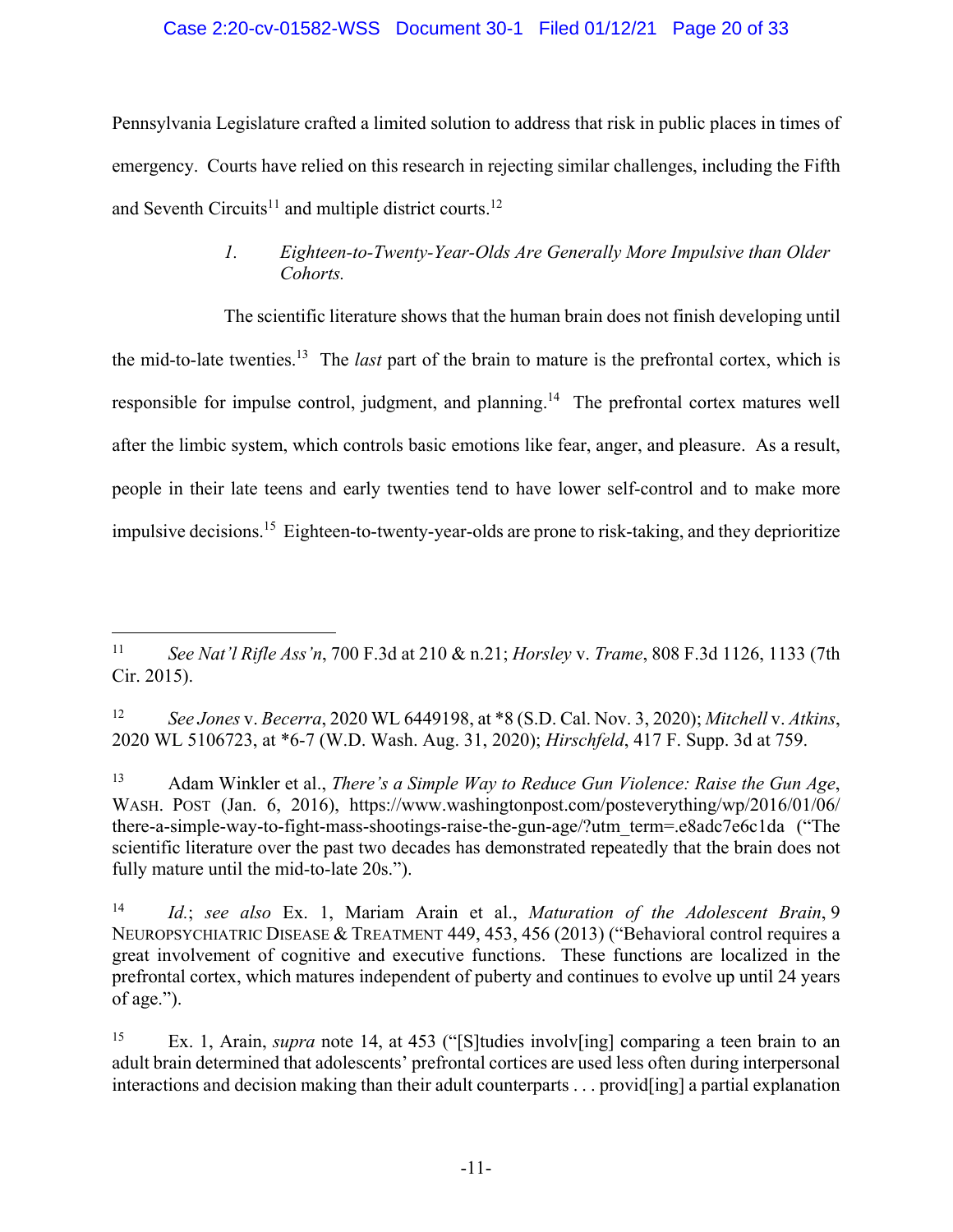## Case 2:20-cv-01582-WSS Document 30-1 Filed 01/12/21 Page 21 of 33

long-term outcomes. *See Nat'l Rifle Ass'n*, 700 F.3d at 210 n.21 ("[M]odern scientific research supports the commonsense notion that 18-to-20-year-olds tend to be more impulsive than young adults aged 21 and over."); *id.* (quoting submission from the American Medical Association: "The brain's frontal lobes are still structurally immature well into late adolescence, and the prefrontal cortex is 'one of the last brain regions to mature.' This, in turn, means that 'response inhibition, emotional regulation, planning and organization . . . continue to develop between adolescence and young adulthood.'" (omission in original)); *Horsley*, 808 F.3d at 1133 ("The evidence now is strong that the brain does not cease to mature until the early 20s in those relevant parts that govern impulsivity, judgment, planning for the future, foresight of consequences, and other characteristics that make people morally culpable." (quotation omitted)).

In addition, minors are uniquely prone to negative emotional states.<sup>16</sup> Adolescents' responses to "frequent" negative states "tend to be more intense, variable and subject to extremes relative to adults."<sup>17</sup> Scientists have reasoned that "[fleeling sad, depressed, or hopeless may be associated with the heightened rates of affective disorders, attempted and completed suicide, and addiction also observed during adolescence."18 Minors are also more likely to *act* on negative

for certain characteristics of adolescents and adolescent behaviors, such as quickness to anger, intense mood swings, and making decisions on the basis of 'gut' feelings.").

<sup>16</sup> Ex. 2, Leah H. Somerville et al., *A Time of Change: Behavioral and Neural Correlates of Adolescent Sensitivity to Appetitive and Aversive Environmental Cues*, 72 BRAIN & COGNITION 124, 125 (2010).

<sup>17</sup> *Id*.

<sup>18</sup> *Id.*; *see also* Richard A. Friedman, *Why Are Young Americans Killing Themselves? Suicide Is Now Their Second-Leading Cause of Death*, N.Y. TIMES (Jan. 6, 2020), https://www.nytimes.com/2020/01/06/opinion/suicide-young-people.html?action=click&module =Opinion&pgtype=Homepage ("While young people are generally physically healthy, they are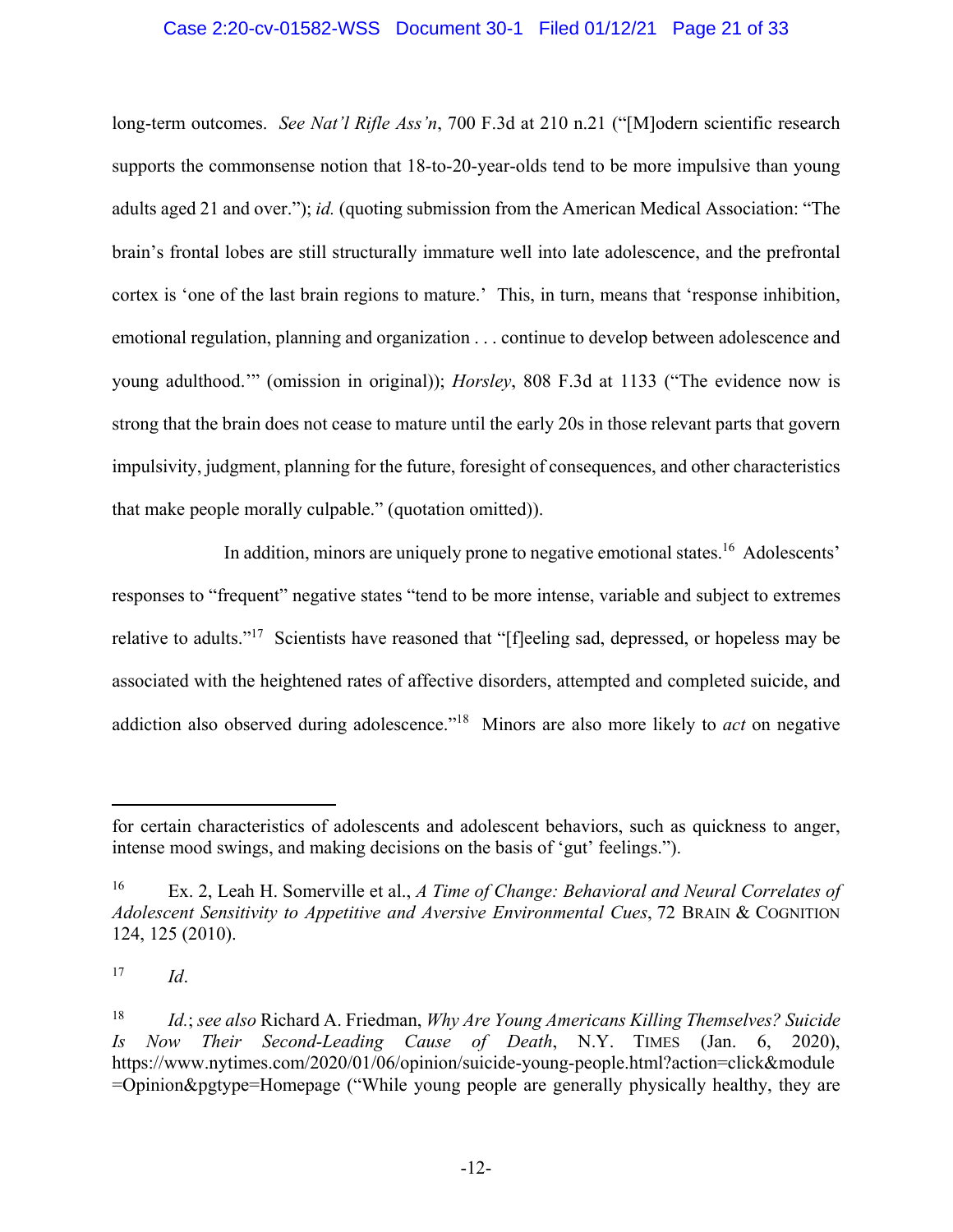## Case 2:20-cv-01582-WSS Document 30-1 Filed 01/12/21 Page 22 of 33

emotions like stress or rage, because their limbic systems have matured while their cerebral cortexes (i.e., impulse control centers) are still developing.<sup>19</sup>

Because their brains are still developing, 18-to-20-year-olds are at a higher risk of violence when they have unfettered access to firearms.<sup>20</sup> Indeed, educational institutions serving this age group—such as colleges and military academies, which arguably admit only the most responsible young adults—recognize this risk. *See, e.g.*, U.S. Military Academy Regulation 190- 3 at § II.1-6(b)(1) ("No pistols or handguns may be registered or carried by anyone under the age of twenty-one (21) to include Cadets.") (on file with counsel).<sup>21</sup> Neuroscience shows there is a reasonable fit between the Pennsylvania Legislature's interest in public safety and its decision to limit 18-to-20-year olds' ability to carry and transport firearms in public places during times of emergency.

psychiatrically vulnerable. Three-quarters of all the mental illness that we see in adults has already occurred by age 25.").

<sup>19</sup> Ex. 1, Arain, *supra* note 14, at 458 ("[T]he adolescent brain is structurally and functionally vulnerable to environmental stress.").

<sup>20</sup> *See, e.g.*, Michael Dreyfuss et al., *Teens Impulsively React Rather Than Retreat from Threat*, 36 DEVELOPMENTAL NEUROSCIENCE 220, 220 (2014) ("Adolescents commit more crimes per capita than children or adults in the USA and in nearly all industrialized cultures. Their proclivity toward . . . risk taking has been suggested to underlie the inflection in criminal activity observed during this time.").

<sup>21</sup> *See also* Matthew Miller et al., *Guns and Gun Threats at College*, 51 J. AM. COLL. HEALTH 57, 64 (2002) ("[O]ur findings also suggest that students who report having guns at college disproportionately engage in behaviors that put themselves and others at risk for injury.").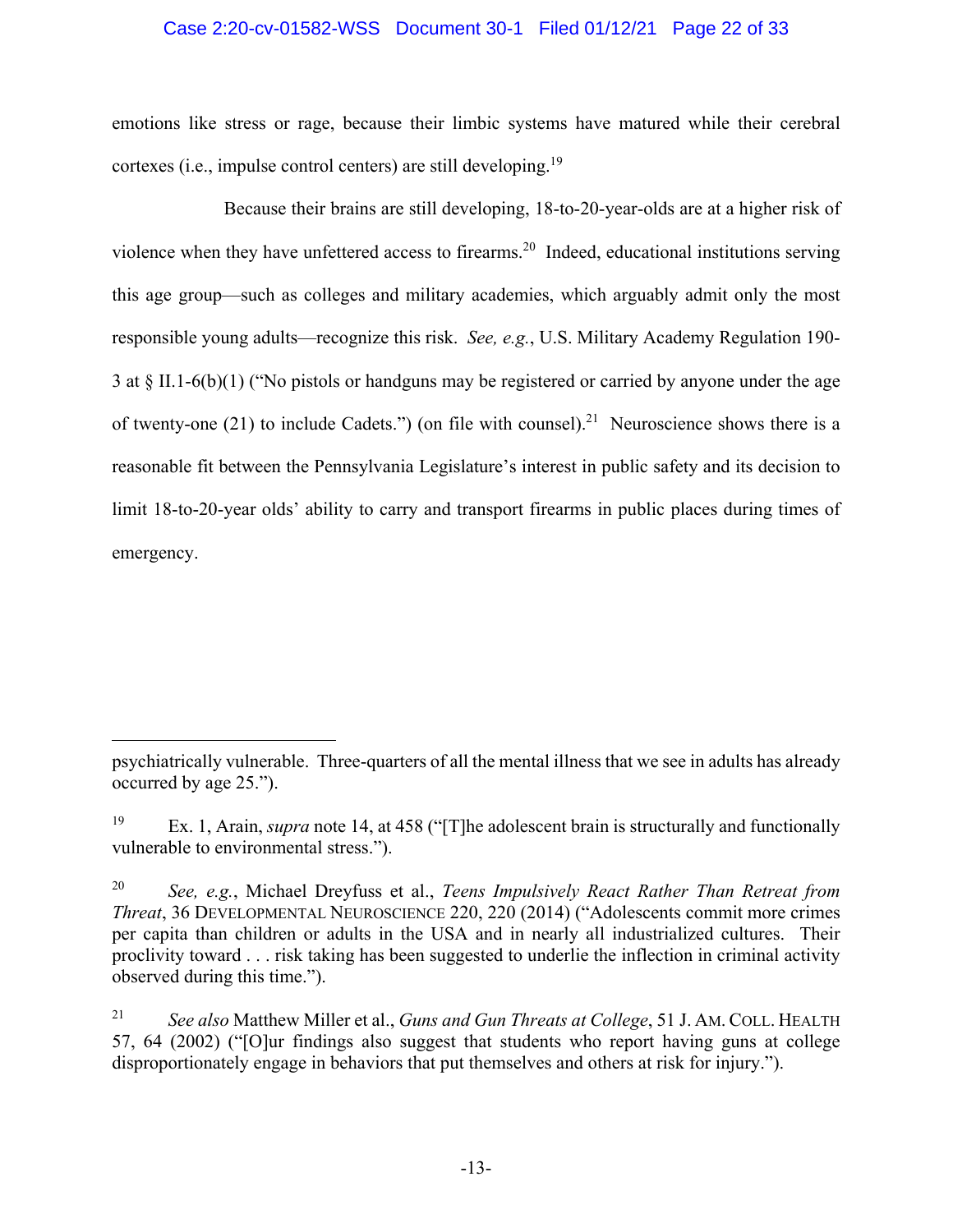*2. Eighteen-to-Twenty-Year-Olds Are Disproportionately Likely to Commit and be Victimized by Violent Gun Crimes, Including Homicide.* 

Eighteen-to-twenty-year-olds account for a disproportionate share of violent crimes

and homicides—both as victims and as perpetrators. The statistics are stark:

- Arrests for homicide, rape, and robbery are higher among 18-to-20-year-olds than older adults.22
- Though 18-to-20-year-olds make up less than 5% of the population, they account for more than 15% of homicide and manslaughter arrests.<sup>23</sup> Moreover, FBI data suggest that this age group accounts for 17% of known homicide offenders.<sup>24</sup>
- This general pattern has persisted over time. The following chart, showing homicide offending rate by age in 2009, vividly illustrates the disproportionate share of homicides committed by minors that year: $25$

 $\overline{a}$ 22 U.S. Department of Justice, *Crime in the United States*, Arrests, by Age, 2019, at Table 38, https://ucr.fbi.gov/crime-in-the-u.s/2019/crime-in-the-u.s.-2019/topic-pages/tables/table-38. Plaintiffs argue that such statistics fail to support a "public-safety justification for this ban" because 18-to-20-year-olds as a group are not arrested more frequently for aggregate violent crimes than 21-year-olds. (ECF No. 11-8 (Pls.' Br.) at 1, 25.) To be sure, the Pennsylvania Legislature could have enacted an even more expansive restriction extending to young adults over 20, and might have been justified in doing so. They opted, however, for a narrower restriction that burdens fewer citizens while still targeting an age-demographic that is disproportionately reflected in the crime statistics. "[T]he fact [that] the line might have been drawn differently at some points is a matter for legislative, rather than judicial, consideration." *Mabey Bridge & Shore, Inc.* v. *Schoch*, 666 F.3d 862, 876 (3d Cir. 2012) (quoting *FCC* v. *Beach Commc'ns, Inc.*, 508 U.S. 307, 315-16 (1993)).

<sup>23</sup> U.S. Department of Justice, *Crime in the United States*, Arrests, by Age, 2019, at Table 38, https://ucr.fbi.gov/crime-in-the-u.s/2019/crime-in-the-u.s.-2019/topic-pages/tables/table-38; U.S. Census Bureau, *Annual Estimates of the Resident Population by Single Year of Age and Sex for the United States: April 1, 2010 to July 1, 2019*, National Population by Characteristics: 2010- 2019, https://www.census.gov/data/datasets/time-series/demo/popest/2010s-national-detail.html.

<sup>&</sup>lt;sup>24</sup> Calculated using data from the FBI's Supplementary Homicide Reports and U.S. Census Bureau. Uniform Crime Reporting Program: Supplementary Homicide Reports (SHR), Washington, DC: Department of Justice, Federal Bureau of Investigation; U.S. Census Bureau Population Estimates.

<sup>25</sup> Ex. 3, Daniel W. Webster et al., *The Case for Gun Policy Reforms in America*, JOHNS HOPKINS CTR. FOR GUN POLICY & RESEARCH 1, 5 (2012), https://www.jhsph.edu/research/centers-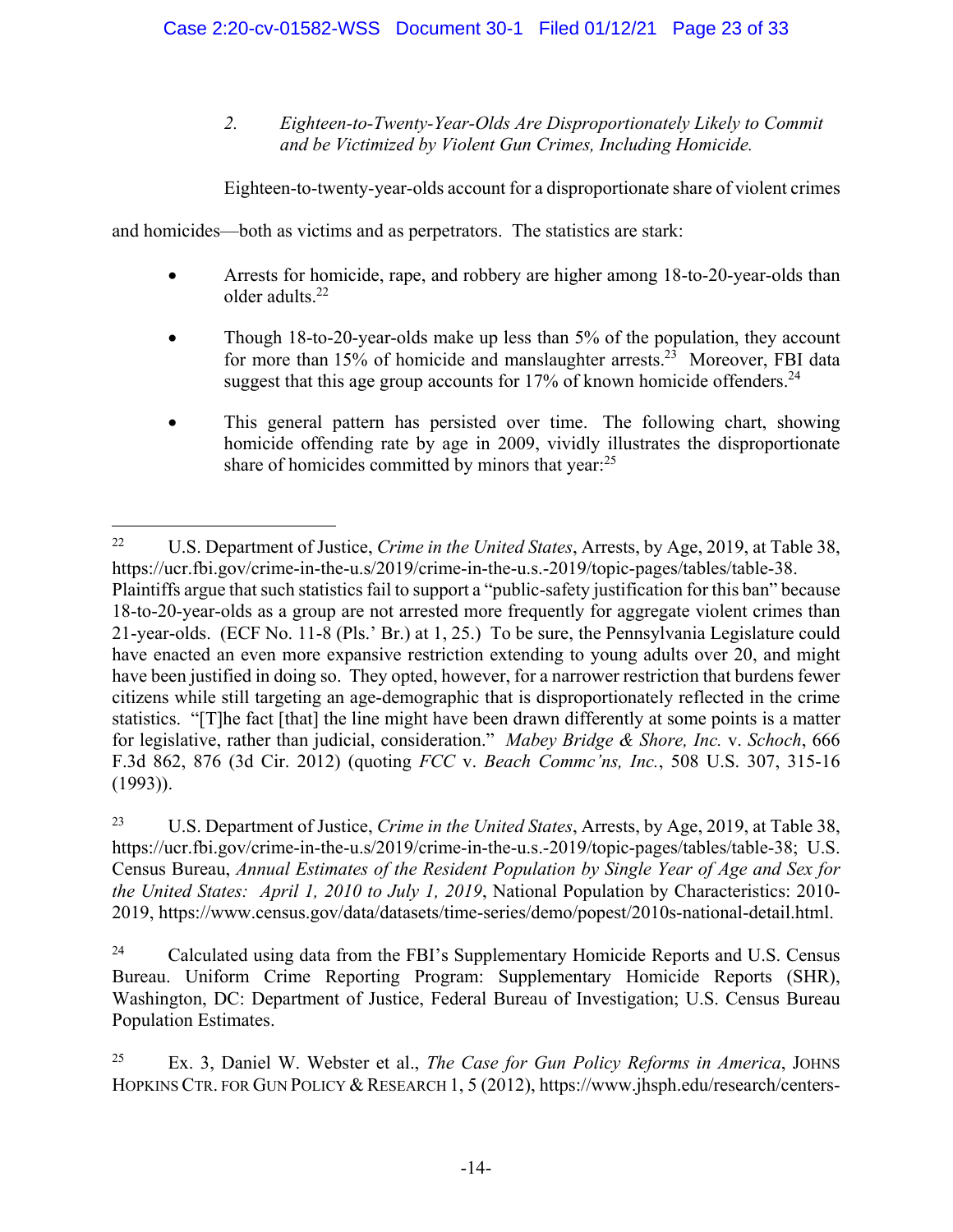

 "Firearm homicides and violent crimes disproportionately involve individuals under age 21, both as perpetrators and as victims." $^{26}$ 

These crime statistics, which, as explained *supra*, have a neuroscientific explanation, underscore how the Challenged Laws reasonably fit the Legislature's goal of promoting public safety.

> *3. States of Emergency Are Times of Uncertainty and Instability in which the Risk of Firearm Violence Is Especially High.*

Social science further supports the Legislature's reasonable and balanced policy determination to impose stricter restrictions on public carry during emergencies. States of emergency can take various forms, from natural disasters, to violent civil disturbances, to medical crises. What these exigent circumstances have in common is that they are characterized by mass uncertainty and fear that threaten public safety. Through the enactment of the Challenged Laws decades ago, the Pennsylvania Legislature struck a careful balance between preserving the ability

and-institutes/johns-hopkins-center-for-gun-policy-and-research/publications/ WhitePaper020514\_CaseforGunPolicyReforms.pdf.

<sup>26</sup> RAND Corporation, *The Science of Gun Policy: A Critical Synthesis of Research Evidence on the Effects of Gun Policies in the United States* 1, 145 (2018); *see also People* v. *Fields*, 24 N.E.3d 326, 344 (Ill. App. Ct. 2014) ("We also note that the 18-to-20-year-old age group is more likely to be directly interacting with and, thus, endangering juveniles under 18 years of age.").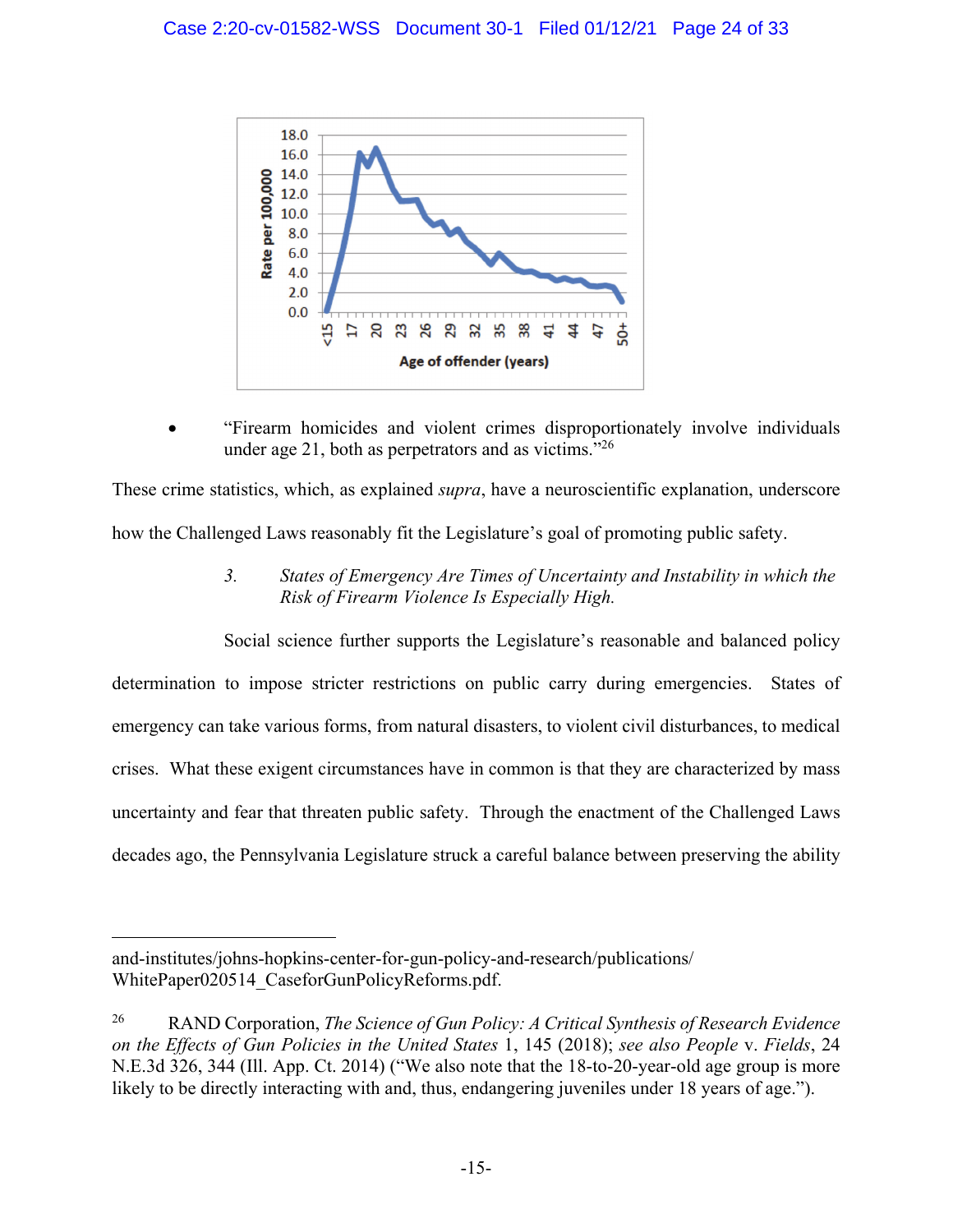### Case 2:20-cv-01582-WSS Document 30-1 Filed 01/12/21 Page 25 of 33

of citizens to bear arms even in such volatile environments—indeed, individuals over 21 may readily obtain a permit to open carry even in states of emergency, *see* §§ 6107, 6109—while imposing temporary restrictions on a limited subgroup of the population to meet the heightened risk to public safety.

To be sure, the risk of firearm violence may be more acute during some emergencies than others. But the Constitution does not require the Legislature to divine every possible exigent circumstance that might befall Pennsylvania and devise a different legal regime for each. Moreover, there are documented risks attendant to carrying guns in public at any time,  $27$ and Pennsylvania's decision to address these risks during emergencies that tax its public health resources already reflects nuanced tailoring of legislation to the risks at hand and the emergency being addressed. Intermediate scrutiny does not require the Legislature's solution to be the "least restrictive means of serving the interest," and requires only a "reasonable," not "perfect," fit. *Marzzarella*, 614 F.3d at 98. The current COVID-19 pandemic and opioid epidemic—states of emergency in which the threat of firearm violence may seem more attenuated than others illustrate the wisdom of the Legislature's solution.

Gun violence can spike during widespread emergencies such as a pandemic or a drug epidemic. For example, researchers found "a significant increase in firearm violence in the United States associated with the coronavirus pandemic-related surge in firearm purchasing" which accounted for an estimated 776 fatal and nonfatal injuries from March through May 2020.<sup>28</sup>

<sup>27</sup> *See* Branas, *supra* note 9.

<sup>28</sup> Julia P. Schleimer et al., *Firearm Purchasing and Firearm Violence in the First Months of the Coronavirus Pandemic in the United States* (July 11, 2020), *available at* https://doi.org/10.1101/2020.07.02.20145508.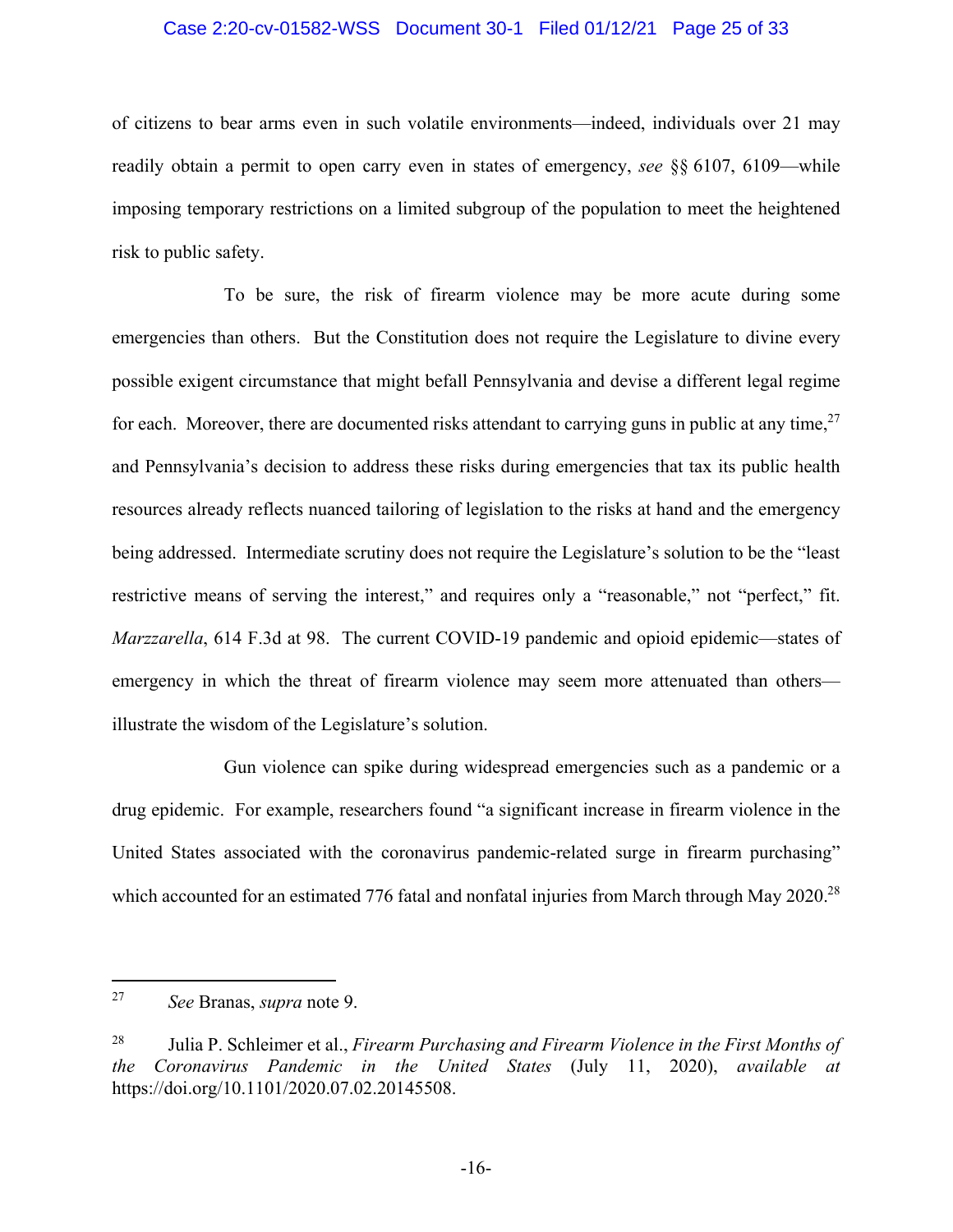## Case 2:20-cv-01582-WSS Document 30-1 Filed 01/12/21 Page 26 of 33

Aggravating the severity of this upswing is the fact that individuals injured by firearms may be more vulnerable to death during an emergency because of the already-existing strain on the healthcare system. A recent study found that "as new COVID-19 positive cases and current hospitalizations increase, the number of deaths per day from firearms also increases. At the peak of New York state's epidemic . . . COVID-19 cases and hospitalizations produced . . . an additional 3.5 deaths per day from firearms, relative to what might have been the case at the same time of year absent the epidemic."<sup>29</sup> Likewise, the opioid epidemic carries an increased risk of gun violence: a study found that 31.3% of opioid users surveyed in an inpatient program carried a gun, 45.1% had been threatened with a gun, and 13.8% had shot another person.<sup>30</sup> And increased hospitalization for opioid overdoses is also known to strain the healthcare system in ways that can compromise care to victims of gun injury.31

It is particularly urgent for Pennsylvania to reduce gun violence during the current pandemic because the state faces a shortage of medical resources. Indeed, Pennsylvania's top health official, Dr. Rachel Levine, publicly worried about modeling projecting that the state would

<sup>29</sup> Tara McKay et al., *Effects of Statewide Coronavirus Public Health Measures and State Gun Laws on American Gun Violence*, SSRN Working Paper No. 3680050, at 12-13 (Aug. 24, 2020), *available at* https://papers.ssrn.com/sol3/papers.cfm?abstract\_id=3680050.

<sup>30</sup> *See*, *e.g.*, Michael D. Stein et al., *Loaded: Gun Involvement Among Opioid Users*, 187 DRUG ALCOHOL DEPEND. 205, 205-211 (2018).

<sup>31</sup> *See*, *e.g.*, Nicoleta Stoicea et al., *Current Perspectives on the Opioid Crisis in the US Healthcare System*, MEDICINE (BALTIMORE) (2019), *available at* https://www.ncbi.nlm.nih.gov/pmc/articles/PMC6531094/ ("Opioid-related overdose is a leading cause of unintentional injury and thus adds significant financial and resource burden to hospital systems.").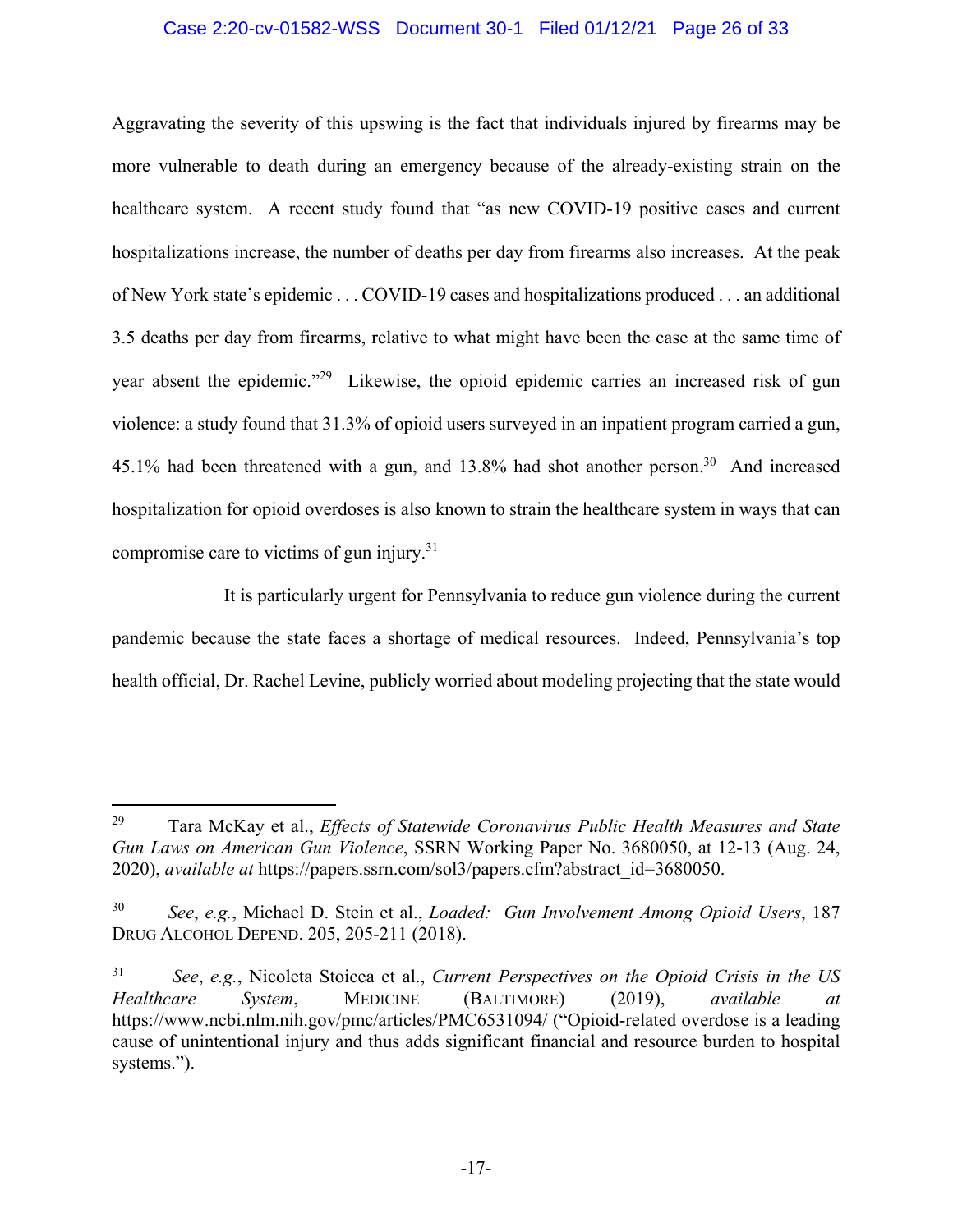## Case 2:20-cv-01582-WSS Document 30-1 Filed 01/12/21 Page 27 of 33

run out of intensive care beds in October. "More than 85% of the state's ICU beds are occupied amid an enormous statewide spike in COVID-19 hospitalizations this fall."<sup>32</sup>

As the pandemic grimly illustrates, in an emergency, Pennsylvania may need to devote its medical bandwidth to those directly affected by it and, as a corollary, may need to take measured steps to reduce the likelihood that people unaffected by the emergency will require medical attention during this time period. Because 18-to-20-year-olds are more impulsive and disproportionately likely to commit violent crime using firearms—and gun violence often spikes during emergencies—restricting this group's public carry during an emergency reasonably fits the Pennsylvania Legislature's interest in promoting public safety.

## **B. Research Establishes that Restrictions Like the Challenged Laws Are Effective in Reducing Firearm Violence.**

Studies showing the efficacy of firearm restrictions (i) for public carry and/or (ii) with a minimum-age component illustrate the reasonableness of the Legislature's decision to target public carry by 18-to-20-year-olds specifically.

## *1. Strong Public Carry Laws Reduce Homicide, Other Violent Crime, and Gun Theft.*

A substantial body of social science evidence shows that restrictions on public carry reduce crime, including violent crime, confirming that the Challenged Laws are a calibrated and effective solution to the public safety threat that the Pennsylvania Legislature sought to address. One 2019 study, for example, examined 33 states that between 1981 and 2007 adopted right-to-

l

<sup>32</sup> Michael Rubinkam, *Pennsylvania Hospital Beds Filling up Amid Virus Surge*, U.S. NEWS AND WORLD REPORT (Dec. 3, 2020), https://www.usnews.com/news/beststates/pennsylvania/articles/2020-12-03/pennsylvania-capitol-closing-to-public-amid-virussurge.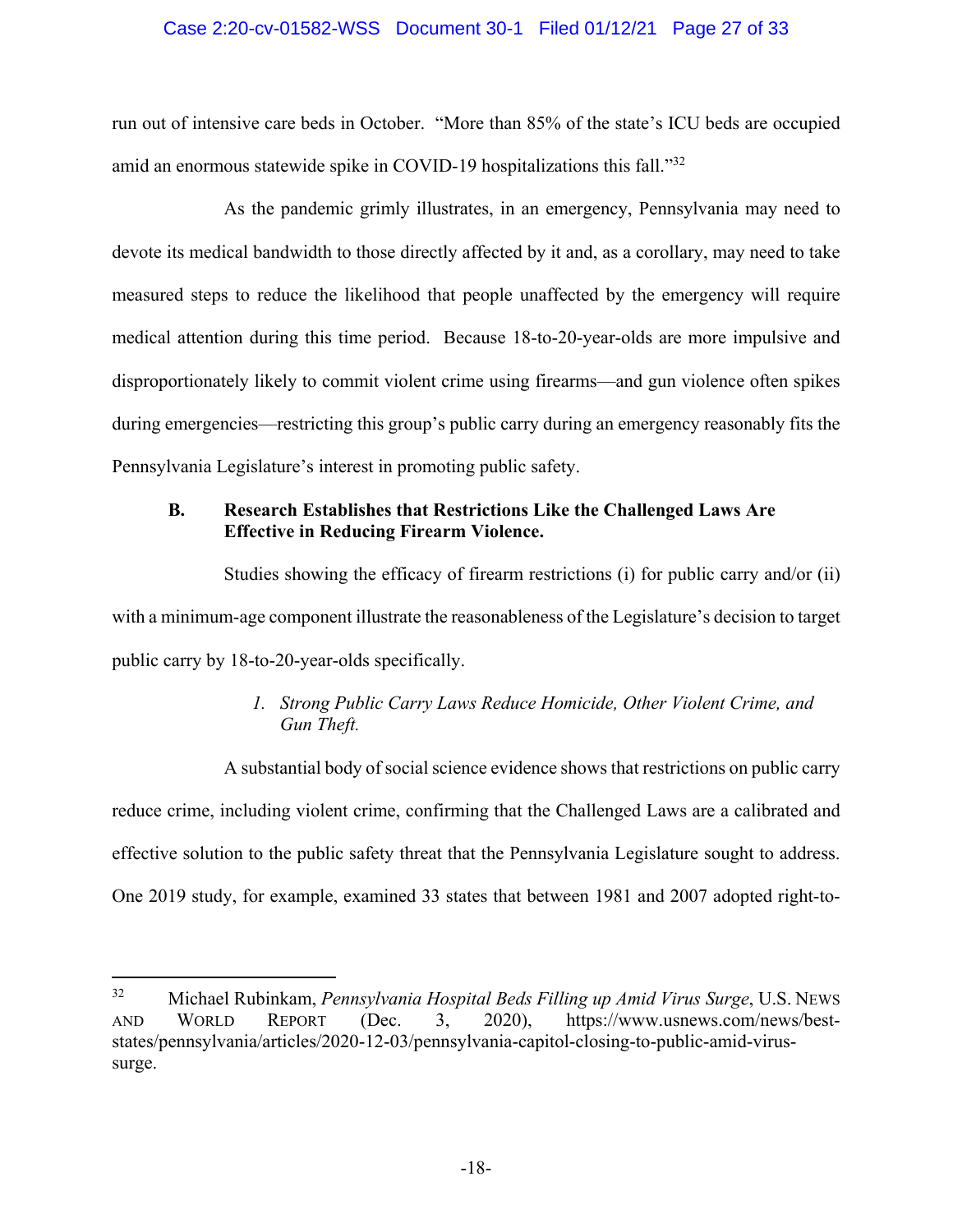### Case 2:20-cv-01582-WSS Document 30-1 Filed 01/12/21 Page 28 of 33

carry laws—*i.e.*, laws that require officials to issue handgun carry permits to anyone who meets certain minimal statutory requirements (such as, no felony conviction)—and concluded that "the net effect of state adoption of [right-to-carry] laws is a substantial increase in violent crime."<sup>33</sup> After controlling for factors "that might be expected to influence crime," including incarceration levels, poverty, and unemployment, the study found that the passage of lax public carry laws increased violent crime rates by around 14 percent compared to what the rates otherwise would have been.<sup>34</sup> Although there was a nationwide decrease in crime between 1977 and 2014, the nine states that never adopted right-to-carry laws experienced a 42.3 percent decrease in crime during that forty-year period whereas those states that did adopt right-to-carry laws experienced a mere 4.3 percent reduction.<sup>35</sup> Thus, states with more restrictive public carry laws experienced a decline in violent crime that was nearly *ten times greater* than the decline in states with lax public carry  $laws.<sup>36</sup>$ 

l

<sup>33</sup> Ex. 4, John Donohue et al., *Right-to-Carry Laws and Violent Crime: A Comprehensive Assessment Using Panel Data and a State-Level Synthetic Control Analysis*, 16 J. EMPIRICAL LEGAL STUD. 198, 200, 240 (2019).

<sup>34</sup> *Id.* at 215-16, 232.

<sup>35</sup> *Id.* at 213-14 & fig. 1.

<sup>36</sup> *See also* Marjorie McElroy & Peichun Wang, *Seemingly Inextricable Dynamic Differences: The Case of Concealed Gun Permit, Violent Crime and State Panel Data* 1, 31-32 (June 24, 2017) (concluding that had states with lax "shall-issue" public carry laws not implemented such laws, "total violent crimes" would be reduced by "about one third" from 1980 to 2011); Paul Zimmerman, *The Deterrence of Crime through Private Security Efforts: Theory*  and Evidence, 37 INT'L REV. L. & ECON. 66, 71-72 (2014) (finding "statistically significant" increase in "murder, robbery, assault, burglary, and larceny" in states that enacted lax "shall-issue" public carry laws from 1999 to 2010).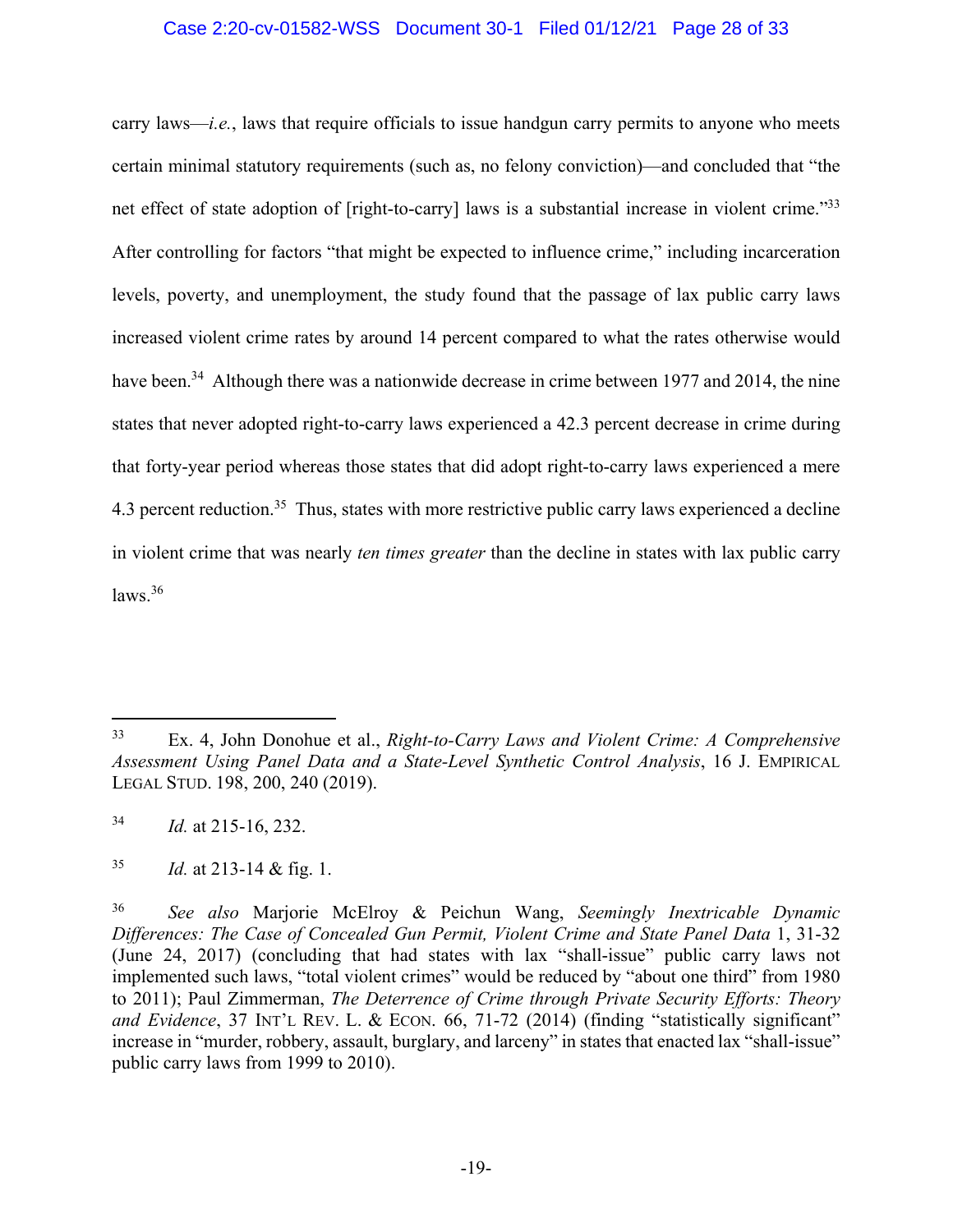Numerous studies also reveal a link between lax public carry laws and an increase

in homicides, specifically. For example:

l

- A 2017 study found that between 1991 and 2015, right-to-carry laws were associated with 6.5% higher total homicide rates, 8.6% higher firearm homicide rates, and 10.6% higher handgun homicide rates.<sup>37</sup>
- A 2019 study found that between 1990 and 2014, states that switched from a law that prohibits concealed carry of firearms to a law that requires officials to issue concealed carry permits to qualified applicants "experienced a 12.3% increase in gun-related murder rates and a 4.9% increase in overall murder rates when compared to other states."38
- A 2018 study found that between 1984 and 2015, right-to-carry laws were associated with a  $7\%$  increase in firearm homicides in large, urban U.S. counties.<sup>39</sup>
- A 2019 study found that "[s]tates that had [a right-to-carry] law between 1992 and 2017 experienced 29% greater rates of firearm [workplace homicides]" than those that did not, and that the 25 states that passed a right-to-carry law during that period, "on average, experienced 24% greater rates in firearm [workplace homicides] incidence after law implementation."40

39 Cassandra Crifasi et al., *Association between Firearm Laws and Homicide in Urban Counties*, 95 J. URB. HEALTH 383, 386-87 (2018) (as modified by *Correction to: Association Between Firearm Laws and Homicide in Urban Counties*, 95 J. URB. HEALTH 773, 773-76 (2018)).

<sup>37</sup> Ex. 5, Michael Siegel et al., *Easiness of Legal Access to Concealed Firearm Permits and Homicide Rates in the United States*, 107 AM. J. PUB. HEALTH 1923, 1923, 1927 (2017). This result was corroborated in two subsequent studies employing different research methodologies. *See* Michael Siegel et al., *The Impact of State Firearm Laws on Homicide and Suicide Deaths in the USA, 1991–2016: A Panel Study*, 34 J. GEN. INTERN. MED. 2021, 2021-28 (2019); Anita Knopov et al., *The Impact of State Firearm Laws on Homicide Rates among Black and White Populations in the United States, 1991–2016, 44 HEALTH & SOCIAL WORK 232, 232-40 (2019).* 

<sup>38</sup> Ex. 6, Mark Gius, *Using the Synthetic Control Method to Determine the Effects of Concealed Carry Laws on State-Level Murder Rates*, 57 INT'L REV. L. & ECON. 1, 8 (2019).

<sup>40</sup> Mitchell Doucette et al., *Right-to-Carry Laws and Firearm Workplace Homicides: A Longitudinal Analysis* (1992–2017), 109 AM. J. PUB. HEALTH 1747, 1751 (2019).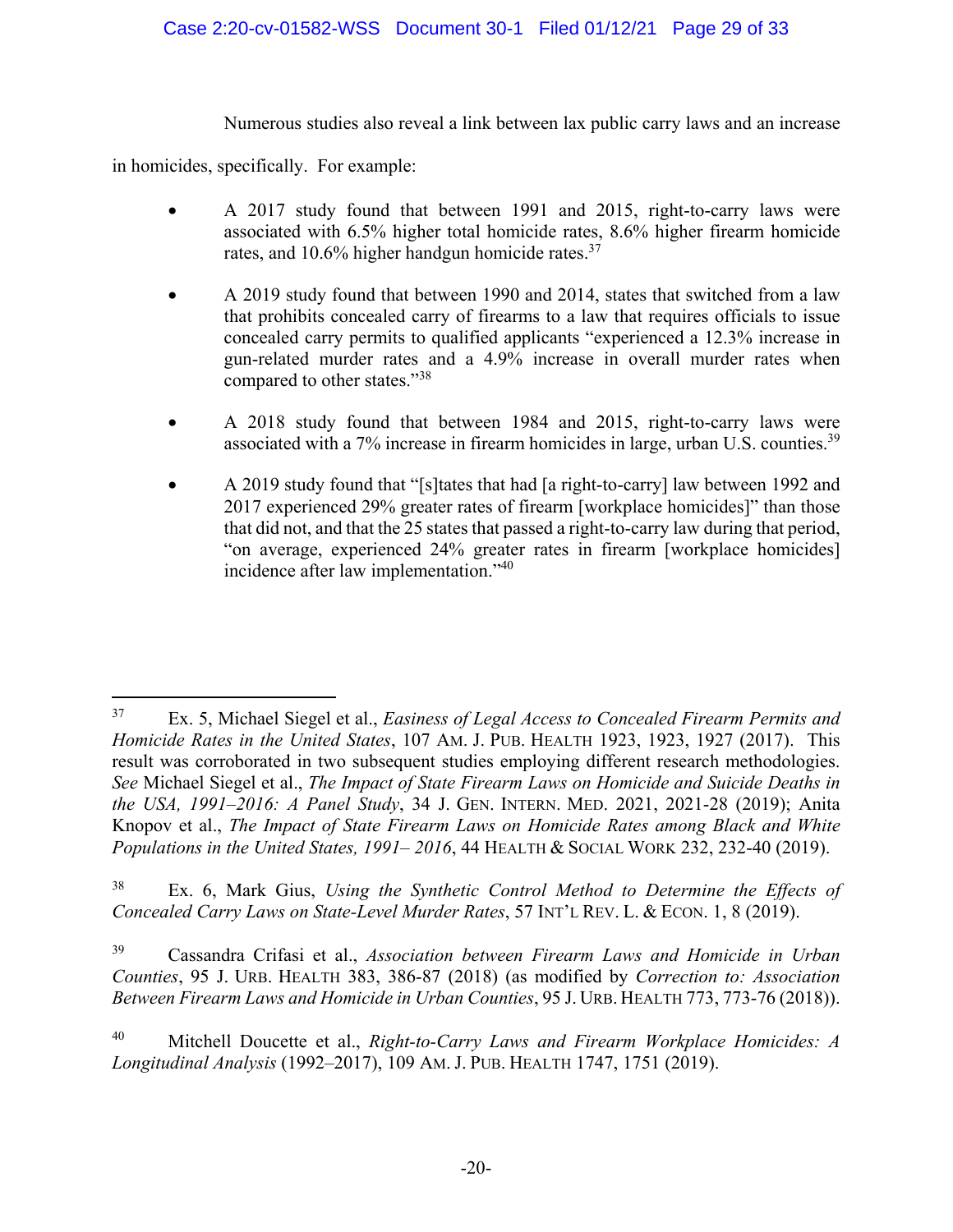### Case 2:20-cv-01582-WSS Document 30-1 Filed 01/12/21 Page 30 of 33

And the correlation between crime and public carry does not stop with homicides and other violent crimes. Research has also connected public carry to increased risk of gun thefts, contributing to the estimated 200,000 to 500,000 guns that are stolen each year in the United States and often find their way into the hands of young persons and those with criminal histories.<sup>41</sup>

As Plaintiffs' constitutional challenge hinges on Pennsylvania's public carry restrictions during states of emergency, which have the incremental effect of banning 18-to-20 year-olds from *open carry* while emergency circumstances are ongoing (ECF No. 11-8 (Pls.' Br.) at 2), it bears emphasizing that research suggests the presence of *visible* firearms may pose particular risks. For example, a 2018 meta-analysis found evidence that "merely seeing a weapon can increase aggressive thoughts, hostile appraisals, and aggressive behavior."42

The body of research establishing a direct link between permissive public carry regimes and crime (including homicide) suggests that the Challenged Laws, by placing limitations on public carry for an age demographic that accounts for a disproportionate percentage of violent crime, are likely a highly effective means of reducing crime. The efficacy of such laws underscores the "reasonable fit" that exists between the Legislature's interest in public safety and the solution that it devised.

<sup>41</sup> David Hemenway et al., *Whose Guns are Stolen? The Epidemiology of Gun Theft Victims*, 4 INJURY EPIDEMIOLOGY 1, 1, 3 (2017) (people who carried a loaded handgun at least once in the last month were over three times more likely to have a firearm stolen than other gun owners).

<sup>42</sup> Arlin Benjamin Jr. et al., *Effects of Weapons on Aggressive Thoughts, Angry Feelings, Hostile Appraisals, and Aggressive Behavior: A Meta-Analytic Review of the Weapons Effect Literature*, 22 PERSONALITY AND SOCIAL PSYCHOL. REV. 1, 13 (2018).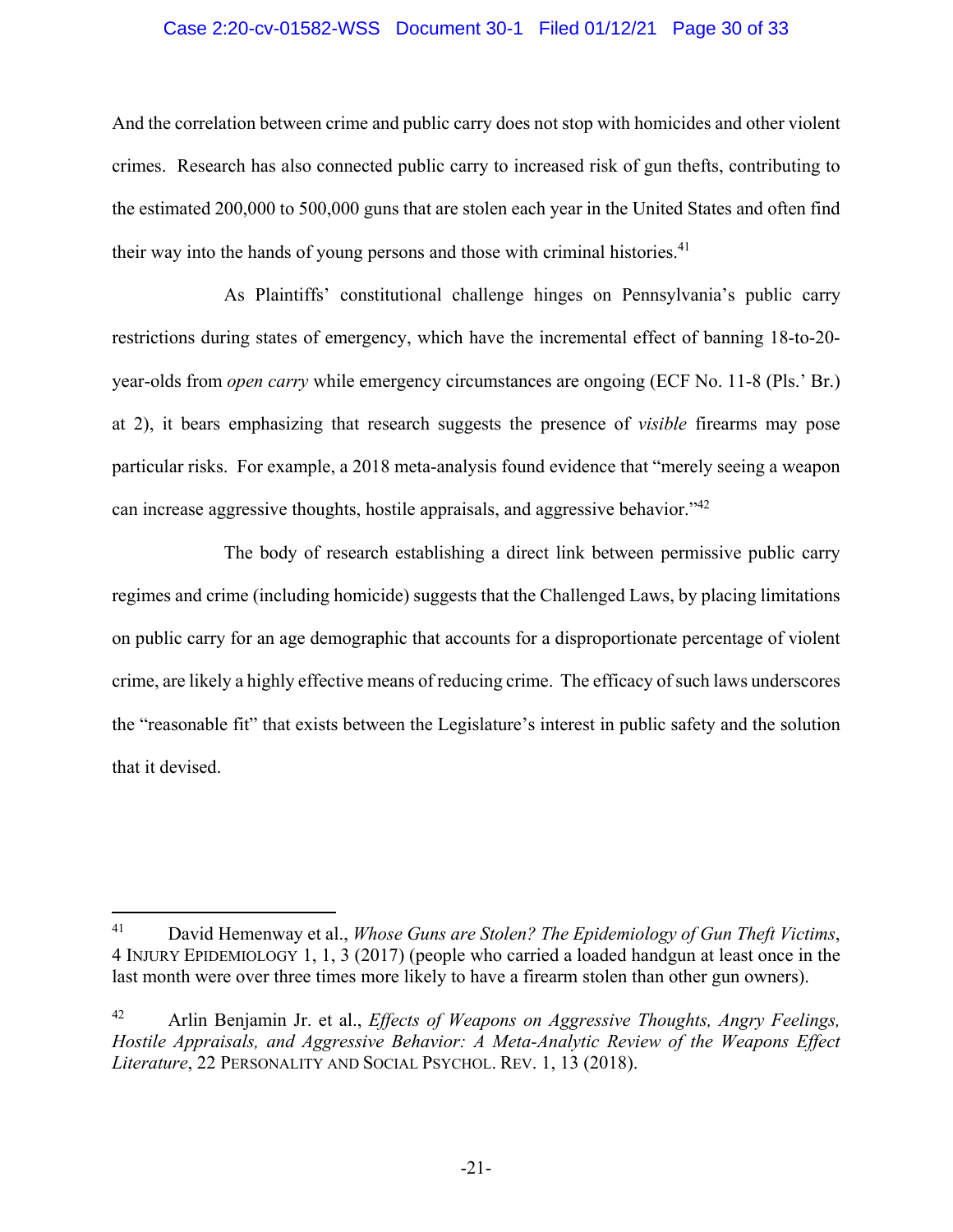## *2. Minimum-Age Restrictions Are Effective in Lessening Gun Violence.*

Studies have also found a connection between age restrictions like the Challenged Laws and a decline in firearm-related adolescent deaths, especially suicides and unintentional shootings.<sup>43</sup> For instance, an August 2004 study found that state laws raising the minimum age for handgun purchases to 21 were associated with a nine percent decline in firearm suicide rates among 18-to-20-year-olds.<sup>44</sup> Another study from 2015 found that, after Congress raised the minimum age for handgun possession to 18 in 1994, youth suicide rates dropped by 1.2 per 100,000 persons—decreasing from approximately 2.1 suicides per 100,000 in 1994 to .9 suicides per 100,000 in 2010.<sup>45</sup> The decline in unintentional firearm death rates among youth was also dramatic: in 1994, the rate of youth unintentional gun deaths was approximately 0.67 per 100,000 persons, but after the federal minimum-age law was enacted in 1994, the rate fell to approximately .2 per 100,000 persons for a total decrease of  $0.47$  per 100,000 persons.<sup>46</sup> Separately, a survey of

<sup>&</sup>lt;sup>43</sup> The same concerns regarding minors' heightened impulsiveness led to passage of laws in all 50 states establishing 21 as the minimum legal age for alcoholic beverage consumption. Studies confirm that these laws led to significant reductions in death from motor vehicle crashes involving minor drivers. William DeJong & Jason Blanchette, *Case Closed: Research Evidence on the Positive Public Health Impact of the Age 21 Minimum Legal Drinking Age in the United States*, 17 J. STUD. ON ALCOHOL & DRUGS 108, 113 (2014) ("Recent research on the age 21 [minimum legal drinking age] has reinforced the position that the current law has served the nation well by reducing alcohol-related traffic crashes.").

<sup>44</sup> Daniel W. Webster et al., *Association Between Youth-Focused Firearm Laws and Youth Suicides*, 292 JAMA 594, 598 (2004).

<sup>45</sup> Mark Gius, *The Impact of Minimum Age and Child Access Prevention Laws on Firearm-Related Youth Suicides and Unintentional Deaths*, 52 THE SOC. SCI. J. 168, 173-74 (2015); *see also* RAND Corporation, *The Effects of Minimum Age Requirements* (updated Apr. 22, 2020), *available at* https://www.rand.org/research/gun-policy/analysis/minimum-age.html (concluding minimum age laws may reduce firearm suicide).

<sup>46</sup> Gius, *supra* note 45, at 173-74.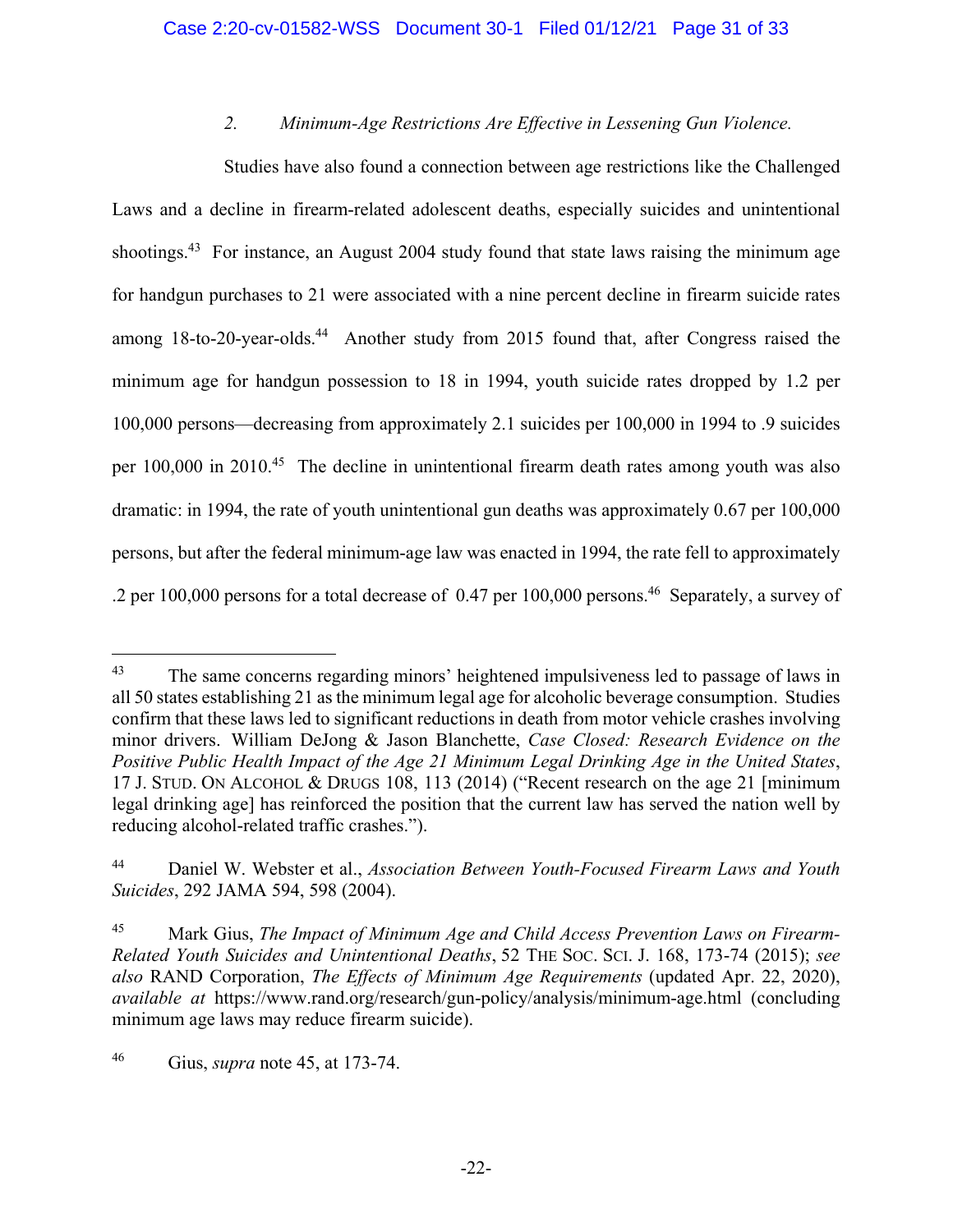### Case 2:20-cv-01582-WSS Document 30-1 Filed 01/12/21 Page 32 of 33

convicted gun offenders in 13 states found that a minimum legal age of 21 would have prohibited 17% of the offenders from obtaining firearms at the time of their crimes, a finding that "underscore[d] the importance of minimum-age restrictions."47 These studies confirm the reasonable fit between the Pennsylvania Legislature's setting a minimum-age for open carry of firearms during states of emergency, which would effectively deter 18-to-20-year-olds from public carry for the duration of the emergency, and the public safety benefit of a corresponding decrease in violence.

### **CONCLUSION**

For the foregoing reasons and those set forth by Defendant, the longstanding Pennsylvania laws Plaintiffs challenge do not implicate the Second Amendment. Even if they did, these laws easily survive the appropriate level of scrutiny. In the decades since the Challenged Laws were enacted, neuroscience and social science have confirmed that the public safety threat posed by 18-to-20-year-olds publicly carrying firearms during states of emergency is substantial, and the Pennsylvania Legislature's measured solution is effective. Plaintiffs ask this Court to step in and strip the Legislature of its power to respond to the grave public safety threats targeted by the Challenged Laws. Nothing in the Second Amendment requires that result. As Judge Wilkinson, speaking for the Fourth Circuit, said: "This is serious business. We do not wish to be even minutely responsible for some unspeakably tragic act of mayhem because in the peace of our judicial chambers we miscalculated as to Second Amendment rights."<sup>48</sup>

<sup>47</sup> 47 Ex. 7, Katherine A. Vittes et al., *Legal Status and Source of Offenders' Firearms in States with the Least Stringent Criteria for Gun Ownership*, 19 INJURY PREVENTION 26, 29-30 (2013).

<sup>48</sup> *United States* v. *Masciandaro*, 638 F.3d 458, 475 (4th Cir. 2011).